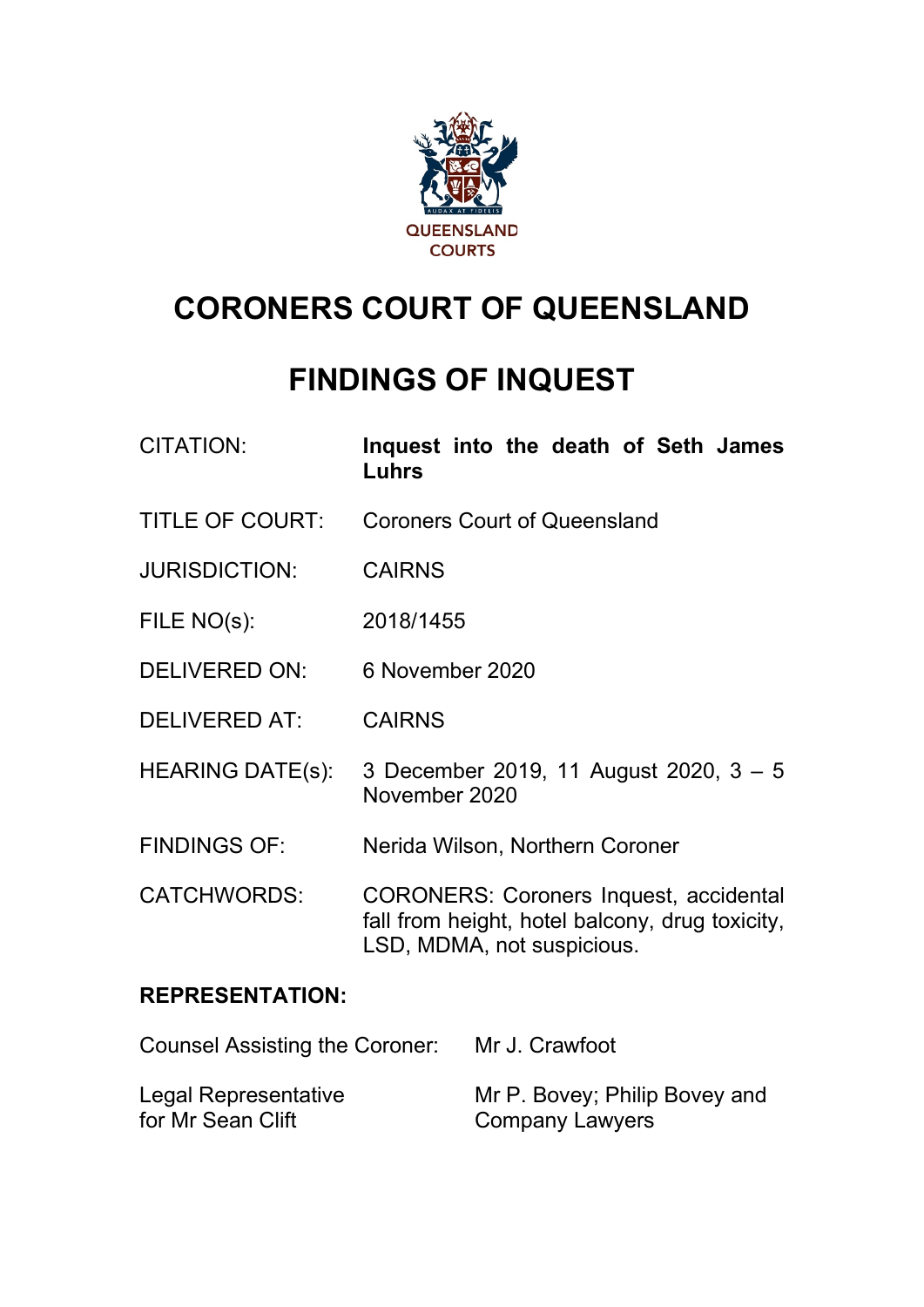# Contents

| Witnesses required to give evidence that would tend to incriminate  6 |  |
|-----------------------------------------------------------------------|--|
|                                                                       |  |
|                                                                       |  |
|                                                                       |  |
|                                                                       |  |
|                                                                       |  |
|                                                                       |  |
|                                                                       |  |
|                                                                       |  |
|                                                                       |  |
|                                                                       |  |
| CCTV time adjustment reconciled with Mr Mooka's movements 16          |  |
|                                                                       |  |
|                                                                       |  |
|                                                                       |  |
|                                                                       |  |
|                                                                       |  |
|                                                                       |  |
|                                                                       |  |
|                                                                       |  |
|                                                                       |  |
|                                                                       |  |
|                                                                       |  |
|                                                                       |  |
|                                                                       |  |
|                                                                       |  |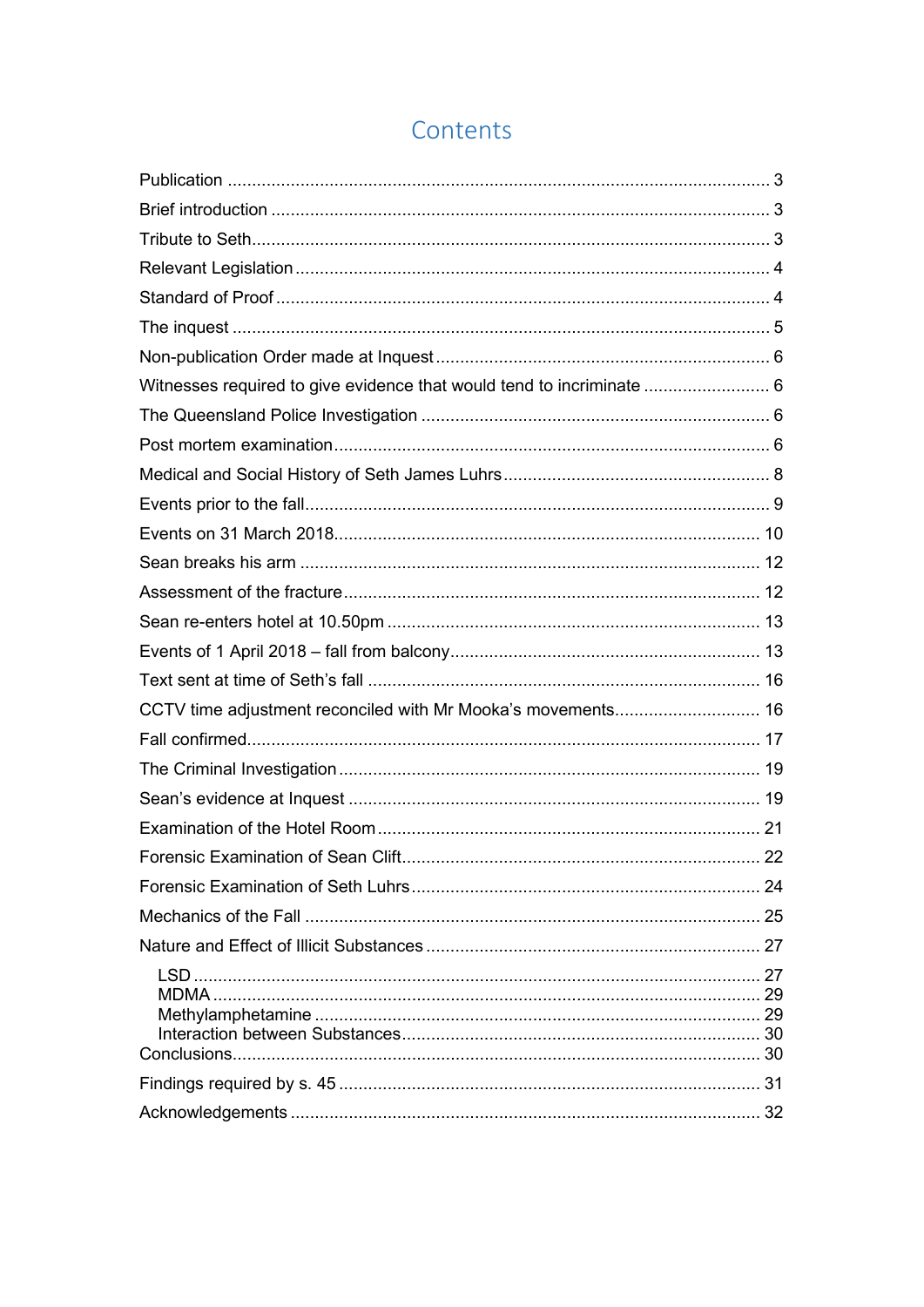# <span id="page-2-0"></span>**Publication**

Section 45 of the *Coroners Act 2003* ('the Act') provides that when an inquest is held, the coroner's written findings must be given to the family of the person in relation to whom the inquest has been held, each of the persons or organisations granted leave to appear at the inquest, and to officials with responsibility over any areas the subject of recommendations. These are my 30-page findings in relation to Seth James Luhrs. They will be distributed in accordance with the requirements of the Act and published on the website of the Coroners Court of Queensland.

# <span id="page-2-1"></span>**Brief introduction**

- 1. Seth James Luhrs (referred to as Seth in these findings), was born on 18 May 1993 and died on 1 April 2018, aged 24 years.
- 2. On 31 March 2018 Seth, along with friends and acquaintances checked in to the Rydges Esplanade Resort Cairns to party and go nightclubbing over the Easter long weekend. In the early morning of 1 April 2018 Seth fell from a seventh floor balcony on to a metal awning below and died as a result of the injuries sustained in the fall.
- 3. I determined that an Inquest was necessary to establish the circumstances leading up to Seth's death, and to determine if any other person was involved. I set out my reasons and findings below.

# <span id="page-2-2"></span>**Tribute to Seth**

- 4. Seth's family were invited to deliver a statement at the conclusion of proceedings, and his sister Tasmin (accompanied by his mother Veronica) offered a moving tribute to Seth. Seth's death has broken the heart and soul of his grieving family.
- 5. I was particularly moved by Tasmin's request that her brother not be remembered solely for the behaviours exhibited prior to his death, and she beautifully conveyed that his life amounted to much more than the last hours of his life examined during this Inquest.
- 6. I am in no doubt that Seth was an outstanding young man, from a close knit family, in the prime of his life, and on the cusp of his new found freedom after a very significant recovery from ankylosing spondylitis, a debilitating disease that he overcome after being almost bed bound for almost two years. He had secured a job that was perfect from him and had big plans for his future.
- 7. I was also left in no doubt at the distress the Luhrs family experienced during the inquest proceedings. They did so with the quiet dignity I so often observe in grieving parents.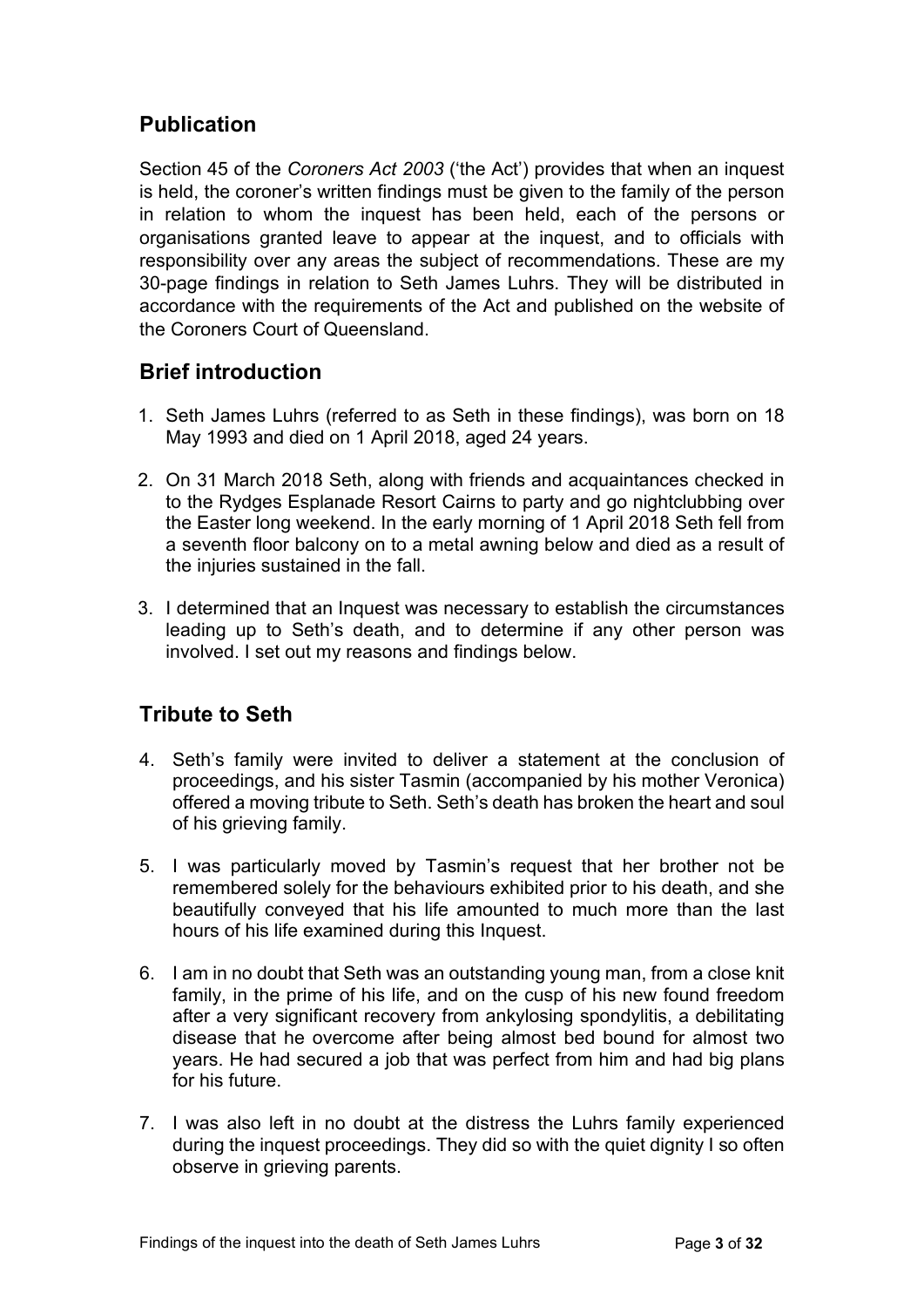- 8. Seth lived within a small Tablelands community, and his death has affected all who knew him.
- 9. For reasons outlined below I will find that his death was a tragic accident.

#### <span id="page-3-0"></span>**Relevant Legislation**

- 10. Pursuant to s.45 of the *Coroners Act* 2003 I must, if possible, make findings as to:
	- a) Who the deceased person is;
	- b) How the person died;
	- c) When the person died;
	- d) Where the person died; and
	- e) What caused the person to die
- 11. I must not include within those findings any statement that a person is, or may be:
	- a) Guilty of an offence; or
	- b) Civilly liable for something.

## <span id="page-3-1"></span>**Standard of Proof**

- 12. The particulars a Coroner must if possible, find under section 45 need only be made to the civil standard but on the sliding Briginshaw scale. That may well result in different standards being necessary for the various matters a coroner is required to find. For example, the exact time and place of death may have little significance and could be made on the balance of probabilities. However, the gravity of a finding that the death was caused by the actions of a nominated person would mean that a standard approaching the criminal standard should be applied because even though no criminal charge or sanction necessarily flows from such a finding, the seriousness of it and the potential harm to the reputation of that person requires a greater degree of satisfaction before it can be safely made.
- 13. The paragraph above was specifically contemplated by the Court of Appeal with apparent approval. The Court went on to state:

*Two things must be kept in mind here. First, as Lord Lane CJ said in R v South London Coroner; ex parte Thompson, in a passage referred to with evident approval by Toohey J in Annetts v McCann: …an inquest is a fact finding exercise and not a method of apportioning guilt … In an inquest it should never be forgotten that there are no parties, there is no indictment, there is no prosecution, there is no defence, there is no trial, simply an attempt to establish facts. It is an inquisitorial process, a process of investigation quite unlike a trial where the prosecutor accuses and the accused defends, the judge holding the balance or the*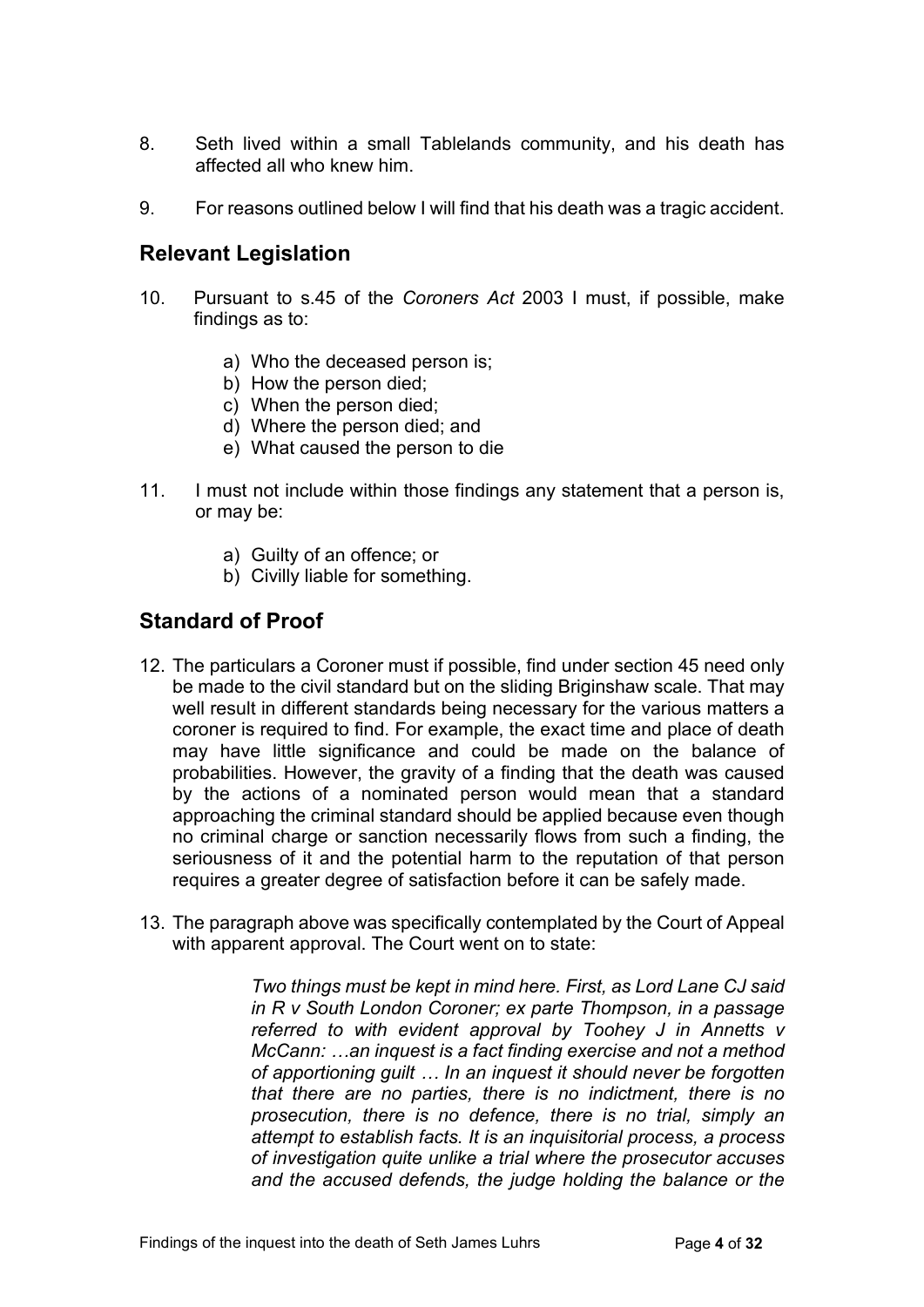*ring, whichever metaphor one chooses to use. Secondly, the application of the sliding scale of satisfaction test explained in Briginshaw v Briginshaw does not require a tribunal of fact to treat hypotheses that are reasonably available on the evidence as precluding it from reaching the conclusion that a particular fact is more probable than not."*

#### <span id="page-4-0"></span>**The inquest**

- 14. An examination into the circumstances surrounding Seth's death was scheduled for inquest to commence on Monday, 20 April 2020.
- 15. The first pre-inquest conference was conducted on Tuesday, 3 December 2019.
- 16. Due to Covid-19 Queensland Court Practice directions coming into effect the Inquest was rescheduled to  $3 - 5$  November 2020. A second preinquest conference was conducted on 11 August 2020.
- 17. The following Issues were identified for Inquest:
	- a) The matters required by me pursuant to s.45 of the *Coroners Act 2003*, as set out above; and
	- b) *The specific circumstances surrounding the death of Seth Luhrs, particularly how he came to fall to his death*.
- 18. The Inquest ran over three (3) consecutive days and the following persons provided oral evidence:
	- 1. Detective Senior Constable Zoe Goodall
	- 2. Sgt Amanda Milligan
	- 3. Penelope Taylor
	- 4. Sergeant Ryan Slect
	- 5. Professor Olaf Drummer
	- 6. Dr Thomas Gibson
	- 7. Phillip Mooka
	- 8. Jeffrey Luhrs
	- 9. Zeb Luhrs
	- 10.Ashley Wharton
	- 11.Zaq Quadrio
	- $12.$  (DR)
	- 13.William Coleman
	- 14.Detective Senior Constable Jeremy Carter
	- 15.Senior Constable Peter Walsh
	- 16.Sean Clift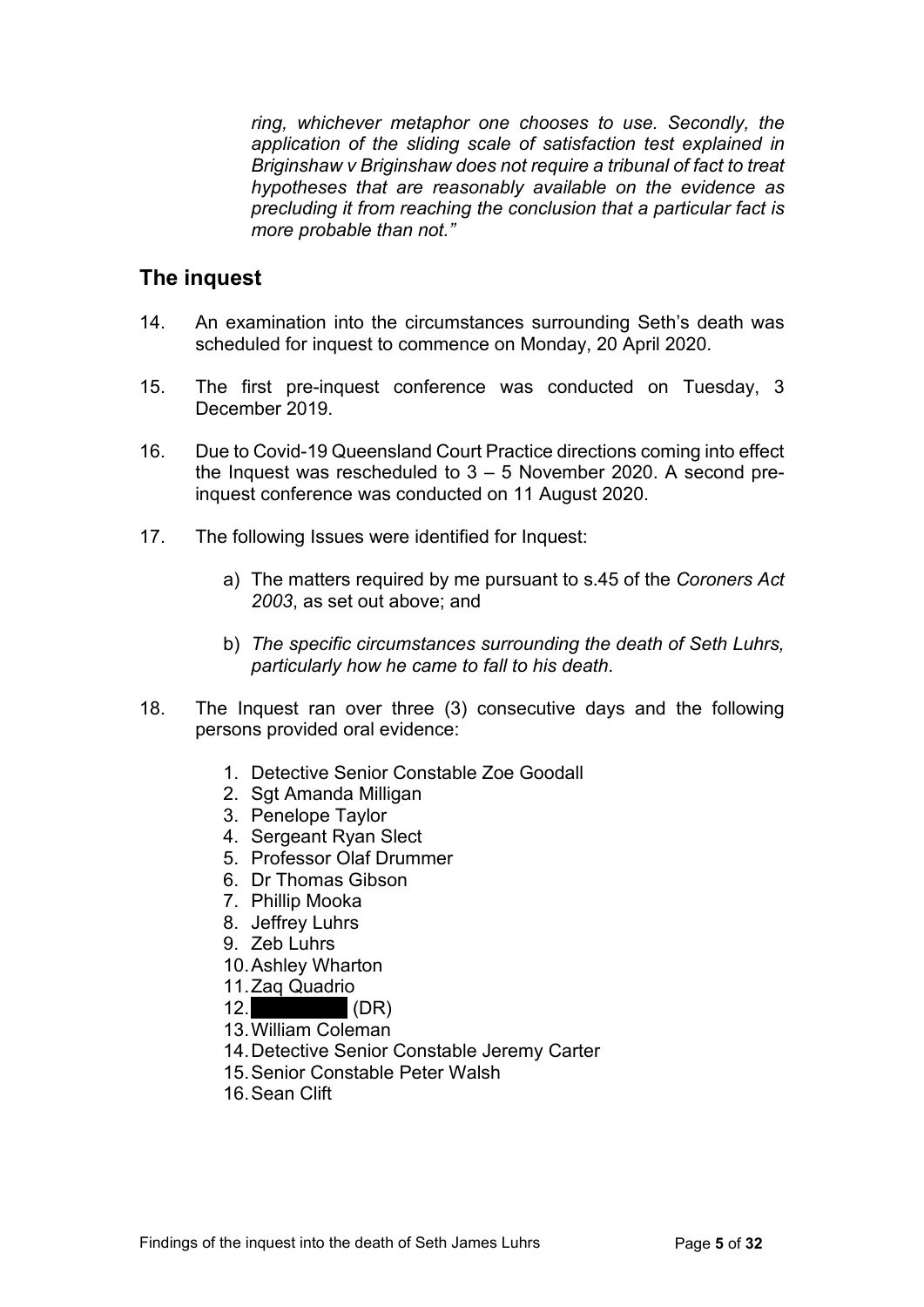# <span id="page-5-0"></span>**Non-publication Order made at Inquest**

17. I ordered as follows:

With respect of witness  $(DR)$  it is ordered that his name or identity not be published in relation to these proceedings; and

Any evidence given by  $(DR)$  in these proceedings may be published (without naming or identifying him).

## <span id="page-5-1"></span>**Witnesses required to give evidence that would tend to incriminate**

- 18. Two witnesses refused to give oral evidence at inquest because the evidence would tend to incriminate them.
- 19. Pursuant to section 39(2) *Coroners Act* 2003 I considered that it was in the public interest for the following witnesses to give evidence that would otherwise tend to incriminate them, and I required them to give evidence:

# 2) Sean Clift

20. Their evidence, and any derivative evidence, is not admissible against them in any other proceeding, other than a proceeding for perjury.

# <span id="page-5-2"></span>**The Queensland Police Investigation**

- 21. The Queensland Police conducted a thorough criminal investigation. I have been provided with a comprehensive brief of evidence by the investigating officers. The factual matrix forming the basis of my findings is derived from
	- i. the material and evidence contained within the brief of evidence (including extensive CCTV footage);
	- ii. along with additional expert reports commissioned by me for the purpose of the coronial investigation; and
	- iii. the oral evidence of relevant witnesses

## <span id="page-5-3"></span>**Post mortem examination**

- 22. An external and full internal autopsy was performed by a Senior Staff Specialist Forensic Pathologist on 2 April 2018.
- 23. Seth was 176cm in length and weighed 101.5kg, placing his body mass index at 33kg/m².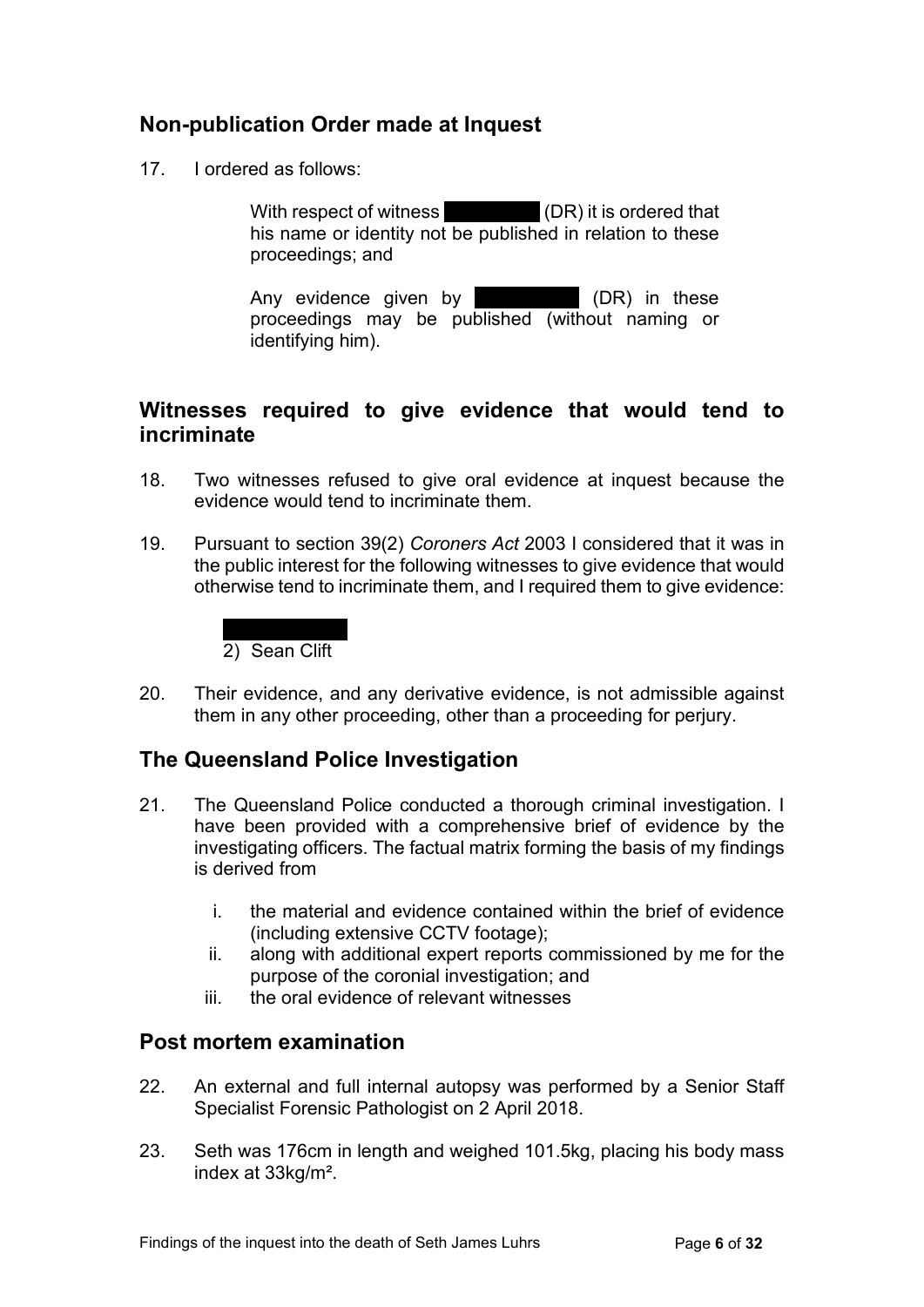- 24. The external examination confirmed a number of areas of bruising and abrasions to the upper and lower body. The most significant injuries under external examination were displaced fractures to the left and right forearms.
- 25. Internal examination of the head noted bruising on over both sides of the skull and bleeding over the brain. There was also extensive fracturing to the vault and base of skull and brain surface laceration.
- 26. Examination of the neck and thoracic cavity confirmed fractures to the first and second, left and right ribs. Seth had normal thoracic spinal curvature consistent with his past history of *ankylosing spondylitis*, a condition that I will discuss in more detail shortly. An examination of Seth lungs identified the following features:

"*The lungs showed a minimal amount of black pigment on the pleural surfaces. There was focal disruption of the right visceral pleural surfaces with confluent haemhorrage within the posterior aspect of the right lung, and with a pattern in both lungs in keeping with a degree of haemoaspiration*".

- 27. Examination of the abdominal and pelvic cavity confirmed varying degrees of trauma had been sustained to the liver, spleen and kidneys.
- 28. Toxicology samples were taken of femoral blood, urine and vitreous humour, the results of which were:

| Analyte                                   | <b>Result</b>                           |
|-------------------------------------------|-----------------------------------------|
| Alcohol                                   | (less<br>than<br>detected<br><b>Not</b> |
|                                           | 10mg/100ml)                             |
| Methylenedioxymethylamphetamine<br>(MDMA) | Detected $< 0.007$ mg/kg                |
| Lysergic Acid Diethylamide                | $0.0019$ mg/kg                          |

#### *Femoral Blood*

#### *Urine*

| <b>Analyte</b>                  | <b>Result</b>                           |
|---------------------------------|-----------------------------------------|
| Alcohol                         | than<br>(less<br><b>Not</b><br>detected |
|                                 | 10mg/100ml)                             |
| Methylamphetamine               | <b>Detected</b>                         |
| Methylenedioxymethylamphetamine | <b>Detected</b>                         |
| (MDMA)                          |                                         |
| Methylenedioxyamphetamine (MDA) | <b>Detected</b>                         |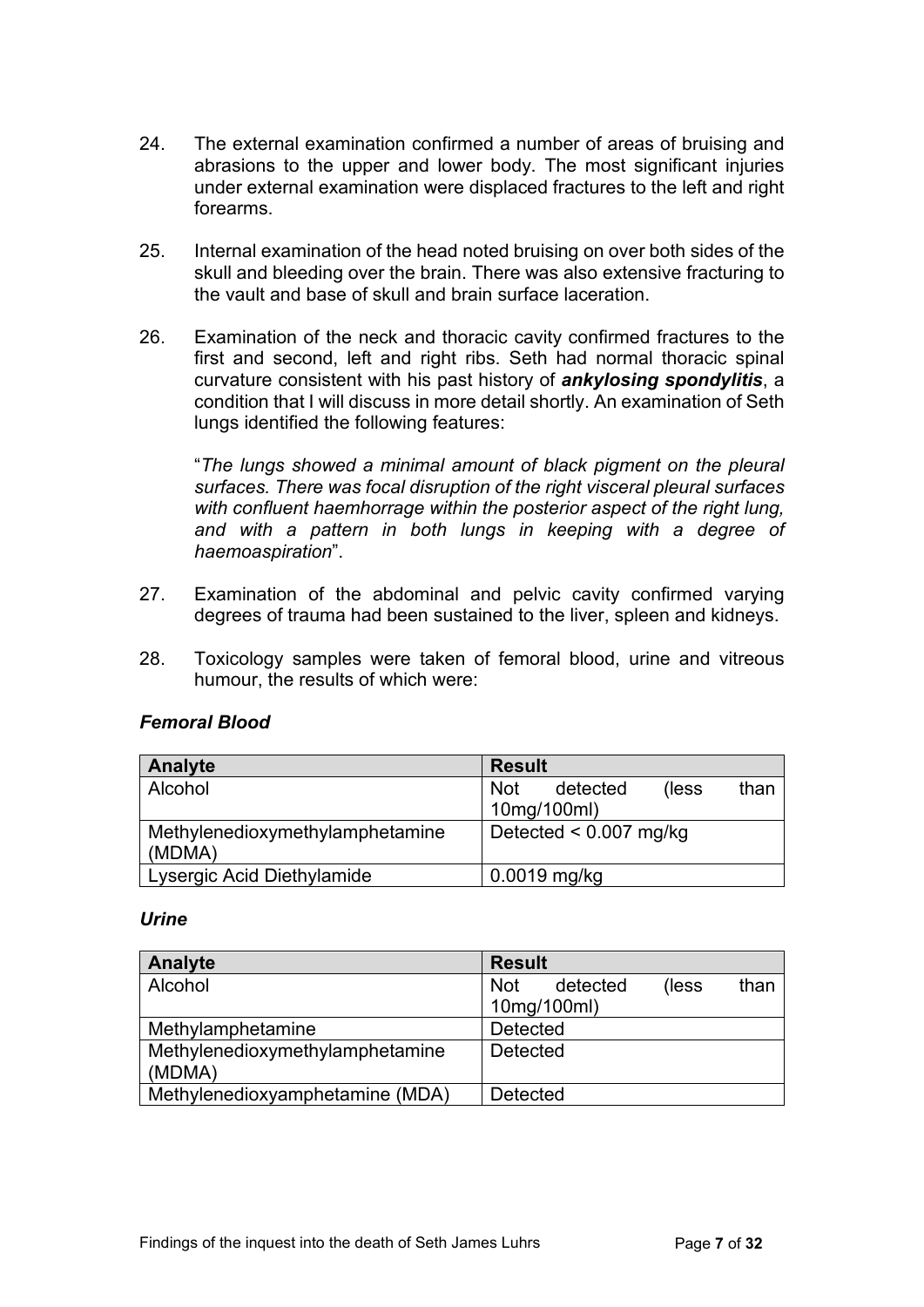#### *Vitreous Humour*

| Analyte | <b>Result</b>                       |
|---------|-------------------------------------|
| Alcohol | Not detected (less than 10mg/100ml) |

- 29. The level of (Lysergic Acid Diethylamide) LSD detected was "*in the*  reported *potentially toxic range*".
- 30. The presence of those substances was consistent with Seth's known use of illicit substances.
- 31. Whilst in the opinion of the forensic pathologist, the cause of death was multiple injuries sustained in a fall from height, he concluded that it was not possible to completely exclude concurrent drug toxicity at the time of autopsy examination.

Cause of death was given as:

1. DIRECT CAUSE:

Disease or condition directly leading to death:

(a) *MULTIPLE INJURIES*

ANTECEDENT CAUSES:

Morbid conditions, if any, giving rise to the above cause, stating the underlying condition last:

- (b) *FALL FROM HEIGHT*
- 2. Other significant conditions contributing to the death but not related to the underlying cause given in Part 1:

#### *MULTIPLE DRUGS (methylenedioxymethylamphetamine, lysergic acid diethylamide) INTOXICATION*

32. I accept and adopt the conclusions of the forensic pathologist as to Seth's cause of death.

# <span id="page-7-0"></span>**Medical and Social History of Seth James Luhrs**

- 33. In June 2014, when aged 21, Seth presented to the Mareeba Hospital with observable mobility issues and associated lumbar and lower limb pain. It was noted his condition was subject to "*flare ups*" in the past, had been occurring over a period of time and had previously been worse.
- 34. Following a series of orthopaedic consultations, including MRIs, Seth was diagnosed with ankylosing spondylitis in January 2015. The nature of the condition is such that affects the spine with the neck, back and pelvis becoming inflamed causing pain and stiffness.<sup>[1](#page-7-1)</sup>

<span id="page-7-1"></span><sup>1</sup> <https://arthritisaustralia.com.au/types-of-arthritis/ankylosing-spondylitis/> accessed 5 May 2020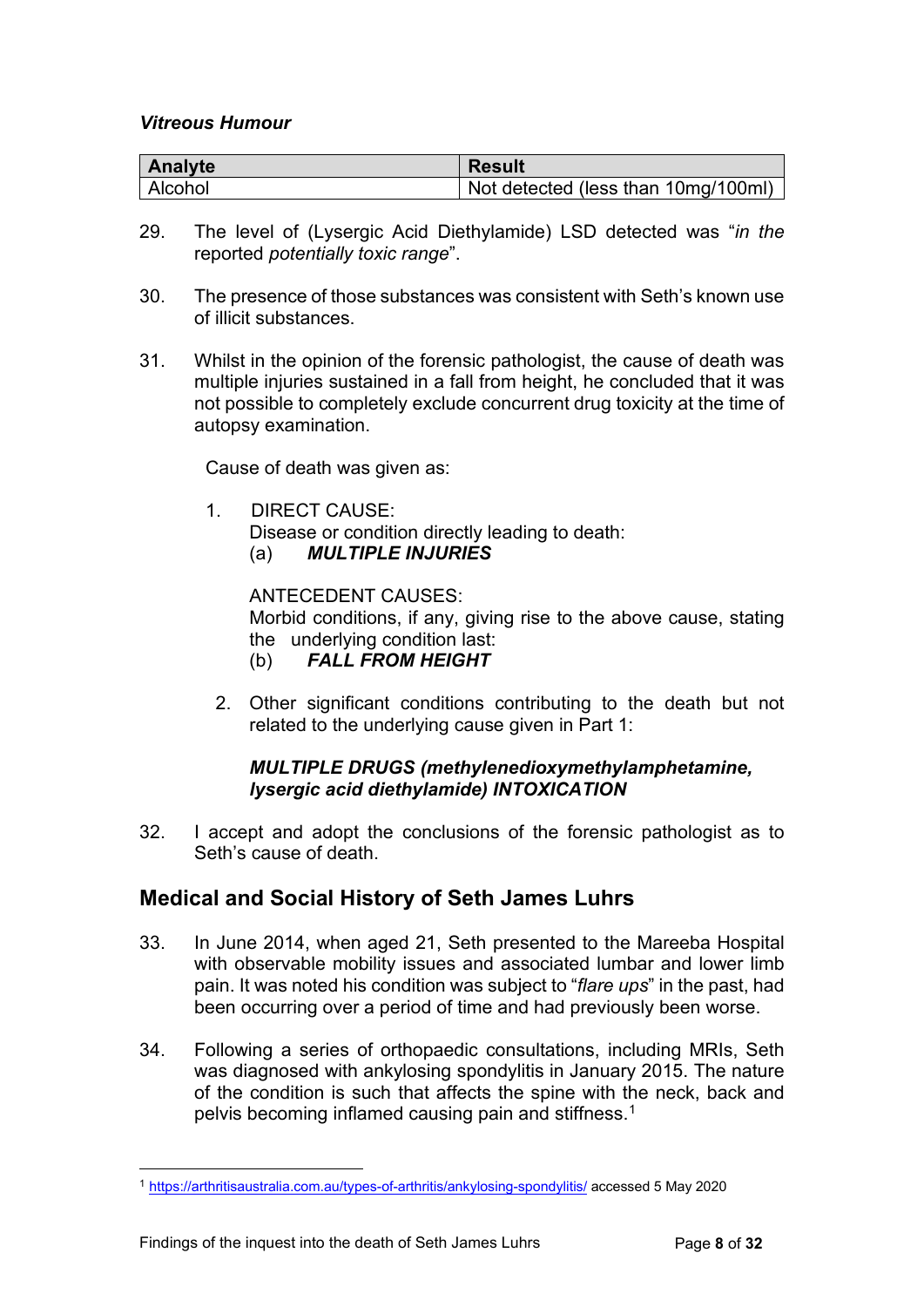- 35. The nature of the condition, and its progression, was such that Seth was bedridden requiring physical aids to mobilise from bed and around his house. Despite the condition Seth maintained a positive state of mental health. Seth had no history of any suicidal ideation.
- 36. The nature of the condition (at that time) was such that Seth was unable to continue in his work in the construction industry. He was in receipt of a disability pension for a period of time.
- 37. Sometime after November 2016 Seth was commenced on the drugs Humira and Methrotrexate.
- 38. Seth's father observed an improvement in Seth's condition after that time with increased mobility and physical exercise.
- 39. In September 2017 Seth rejoined the workforce as Plant Operator with Egans at the Mount Emerald wind farm. His father noted that Seth was earning good money and making significant savings. Seth had recently renewed his passport and was planning to travel overseas and start a business venture in Brisbane.
- 40. Seth was known to periodically consume licit and illicit substances. His social history, as documented in the progress notes from the Cairns Hospital, noted that Seth was an occasional smoker of tobacco products and THC, he was also noted to "*binge drink*". After commencing on Methrotrexate however, Seth was known to have reduced his alcohol intake; his work with Egans also required he be subjected to alcohol testing from time to time and have a 0.0 reading.
- 41. In terms of illicit substances, Seth was known to have consumed the drug LSD on at least one previous occasion. His sister also deposed that Seth had also consumed "*party drugs*" on a limited frequency. On that basis, and consistent with the toxicology results, I find that Seth had at different times consumed other illicit, psychoactive substances, in addition to LSD.
- 42. Such use is commonly referred to as 'recreational use'.

#### <span id="page-8-0"></span>**Events prior to the fall**

- 43. Seth and Sean became acquainted through their employment at Egans (Mt Emerald wind farm project), and first met some 6 months prior to the events of 1 April 2018.
- 44. Sean was born on 29 June 1998 and was aged 19 years at the relevant time.
- 45. Sean and his cohort were members of a Facebook Messenger group chat, comprising mostly old school friends and people he grew up with or around on the Tablelands.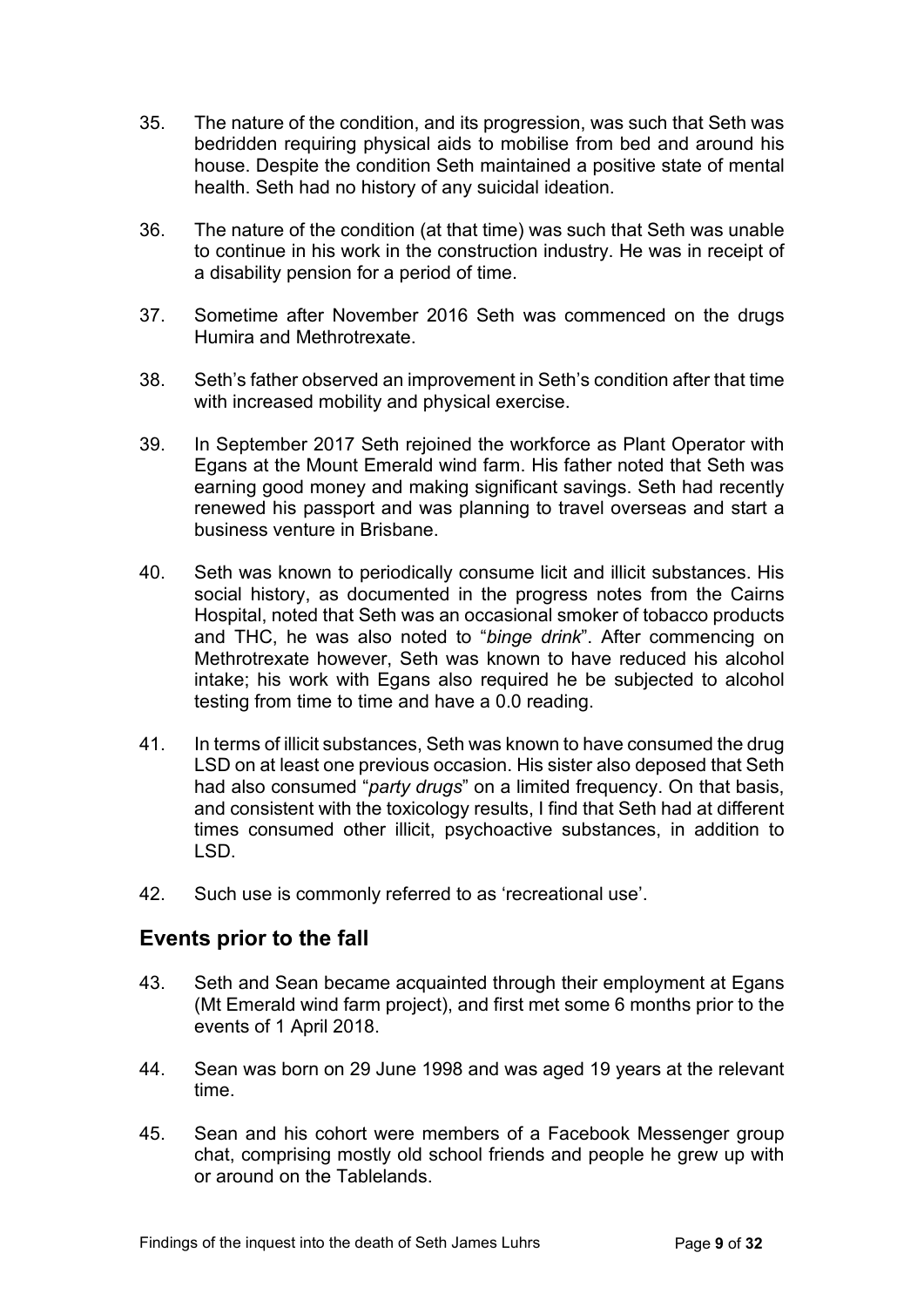- 46. In the week prior to the 2018 Easter long weekend, about twelve members of the group made the decision to travel to Cairns, book into a hotel and go nightclubbing. Some members of the group travelled to Cairns from interstate. Seth was introduced to the group by Sean, and met most for the first time at this Easter rendezvous.
- 47. On 29 March 2018 the following messages were exchanged via Facebook Messenger between Sean and one other person (DR). These messages were not posted to the group chat but were exchanged personally between them:

| "Oi [DR] can me and me mate gets some acid off ya" |
|----------------------------------------------------|
| "Hahaha how many mates"                            |
| "Just 1 mate"                                      |
| "Me and me mate from work"                         |
| "Yeahh yep can do"                                 |
| "Sweet I'll get em off ya in cairns Sat day arve?" |
| "Yeah too easy, unless you want em in Atheron"     |
|                                                    |

48. Lysergic Acid Diethylamide (LSD) is commonly referred to as 'Acid'. The 'mate' Sean was referring to was Seth.

## <span id="page-9-0"></span>**Events on 31 March 2018**

- 49. On Saturday 31 March 2018 Sean and Seth checked in to room 709 at the Rydges Esplanade. They arrived at 5:48pm and entered their room at 5:55pm. CCTV footage records them exiting the hotel lobby at 5:58pm before re-entering the lobby at 6:00pm carrying a quantity of pre-mixed Rum and Cola alcoholic drinks.
- 50. Seth and Sean attended a room on the second floor where approximately six other members of the group, including DR, had gathered. Whilst they were in the room, Seth and Sean consumed a quantity of the pre-mixed drinks. This was the first occasion that Seth became introduced to some members of the group. While in the room DR supplied LSD to Sean. DR deposed to the following conversation with Sean:

| Sean: | "I want the tabs"                                         |
|-------|-----------------------------------------------------------|
| DR:   | "I wouldn't do them on a night out"                       |
| Sean: | "I'll be alright, I've done heaps before I'll be alright" |
| DR:   | "I still wouldn't do them"                                |

51. Another member of the group (JS), who was present at the time, deposed to hearing Seth also express a willingness and intention to consume the LSD. JS also deposed that he and others in the room, warned Sean and Seth not to take the LSD that night (before they went to the nightclub) because the LSD was "*very strong*".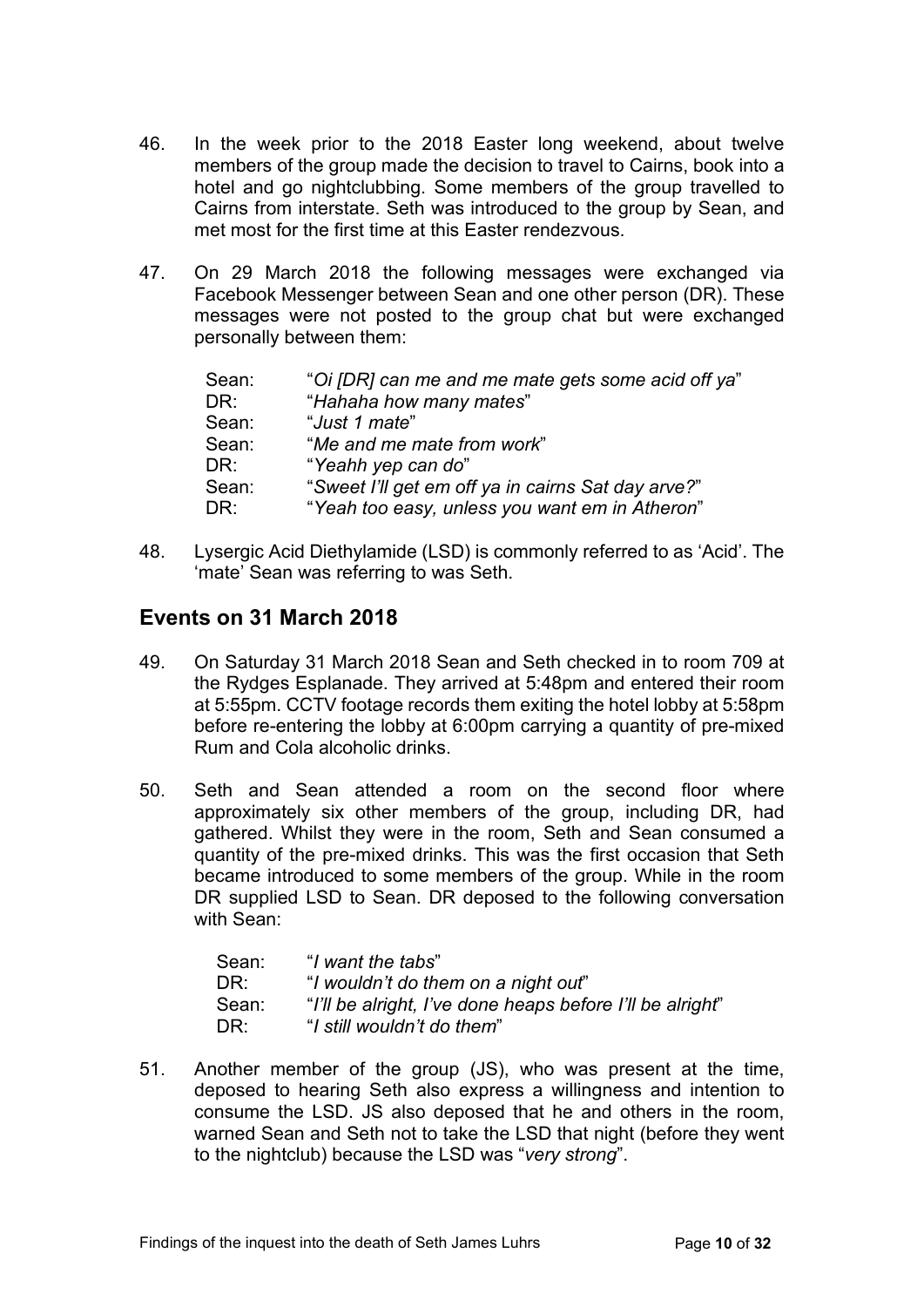- 52. Other members of the group consumed MDMA (ecstasy) whilst they were in the second-floor room.
- 53. Sean gave evidence that he and Seth both consumed the LSD after leaving the second- floor room and en-route to their 709 room.
- 54. They returned to their room (709) at 7:45pm.
- 55. I accept that evidence and note it is entirely consistent with the evidence of the Forensic Pharmacologist, Professor Drummer regarding the timeframe for the effects of LSD.
- 56. Soon after, three other people joined them in room 709 and over a two hour period it was noted by others Sean and Seth's behaviour began to change in a manner that was consistent with being with being under the influence of LSD.
- 57. (BB) described that behaviour as "*talking and carrying on giggling*". (HM) described Seth grinning whilst sitting up on a bed, with his back leaning against the wall. The same member of group described Sean as lying on his back in another part of the room staring at the ceiling. This behaviour caused a level of concern to HM and he deposed to the following conversation with Sean:

HM: "*Are you alright. You don't look so flash*" Sean: "*I'm alright*" HM: "*Have you taken something?*" Sean: "*I'm alright [HM]*"

- 58. HM and two others left the seventh-floor room to go to a nightclub in the city. CCTV footage records them exiting the lobby at 10:10pm. They were the last people, other than Sean, to see Seth alive.
- 59. Both Seth and Sean were observed to be in good spirits by others during that two hour period before the group left for the nightclubs. There was no evidence or any arguing, fighting or any disharmony between them.
- 60. In an eight-floor room immediately above that occupied by Sean and Seth on the seventh-floor, were two guests (CH and TC), unrelated to the group. They had the doors to their balcony closed. TC deposed that at around 9:30pm and 10:00pm he could hear the sounds of a party coming though their closed balcony door. TC deposed the noise was coming from another hotel room immediate proximate to their own, whether above, below or next door. TC deposed as follows:

"*Around the time we were going to sleep I could hear what sounded like a party going on. I could hear loud talking and noises. It did not sound aggressive and sounded more like a jovial tone. It just sounded like a couple of people probably about 2 or 3 people. I thought it was only 2 or*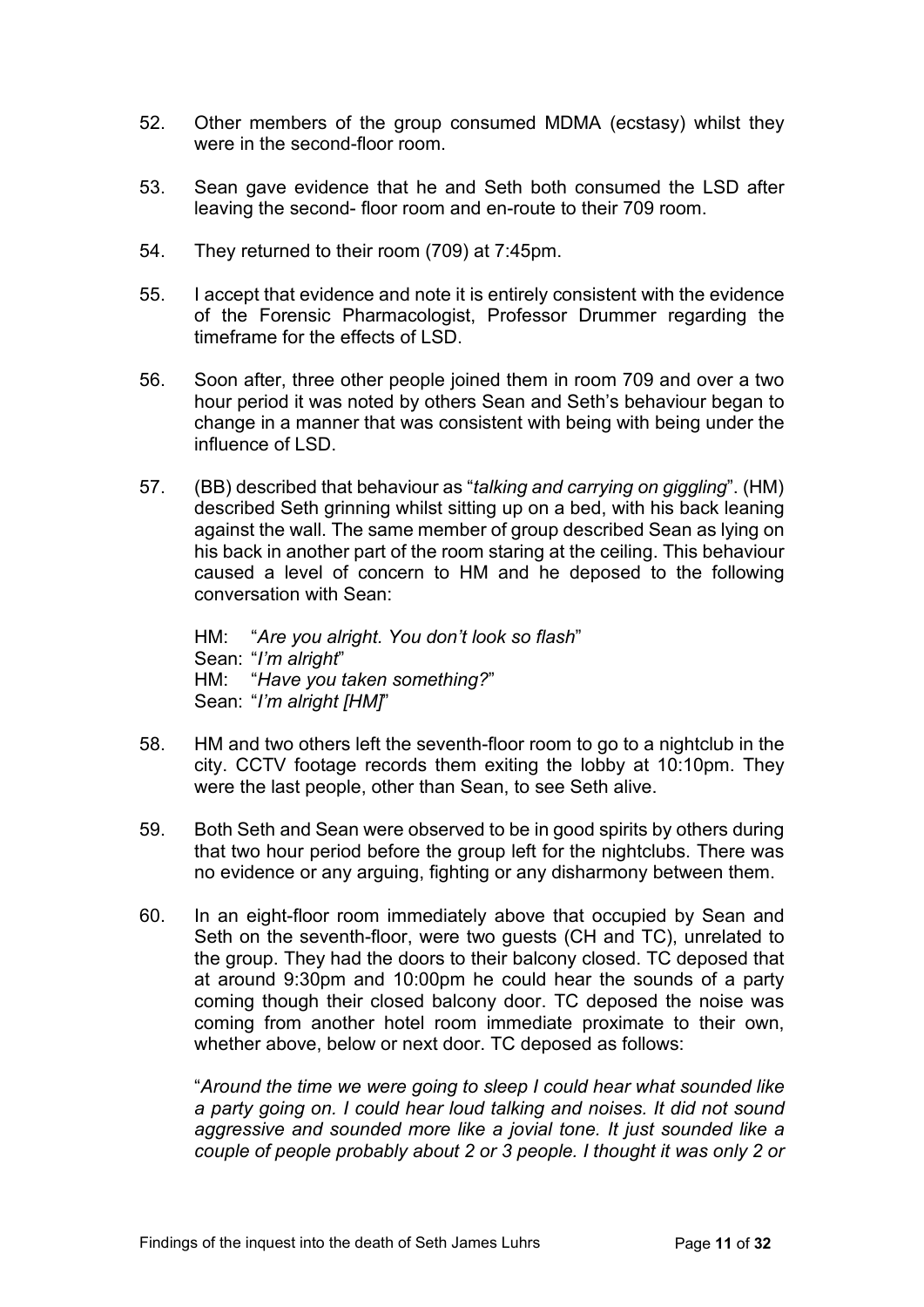*3 people due to the noise. There was a lot of noise to indicate that it was a group of people*".

- 61. TC's observations are consistent with the evidence of other witnesses that attended the seventh-floor room that night.
- 62. TC further deposed that the noise stopped after about 30 minutes following which they and CH went to asleep at about 10:00pm.

## <span id="page-11-0"></span>**Sean breaks his arm**

- 63. Half an hour or so after his mates left room 709, at 10:40pm, CCTV recorded Sean entering the hotel lobby. He was wearing his jeans only. Sean exited the lobby toward the carpark area then sat for a period of time in a garden bed. At 10:45pm Sean stood up again and moved off towards the carpark. He moved out of sight of the CCTV. He is quite obviously under the influence of intoxicating substances. He appeared confused and disoriented. I find his behaviour entirely consistent with the effects of LSD, other drugs and alcohol.
- 64. Sean came back into CCTV range at 10:50pm (just 5 minutes later) and re-entered the lobby. He was then wearing only his underwear (boxer shorts); he also had a fractured right arm. How he came to fracture his arm and lose his jeans could not be determined. He has no memory of the circumstances. His jeans were never located. The reasonable inference is that he fell down a nearby flight of internal stairs on the premises. I find no other person caused his injury.

## <span id="page-11-1"></span>**Assessment of the fracture**

- 65. A Forensic Physician, Dr Griffiths, classified the fracture as a 'Bado Type 1 Monteggia Fracture' of the proximal ulna with dislocation of the opposite head of the radius.
- 66. The radial head articulates, or joins a rounded prominence at the bottom of the humerus about which it can rotate so as to allow the forearm to perform a swivel action. The nature of Sean's fracture was such that the radial head forced out of position from the rounded prominence of the humerus and the upper third of the ulna was fractured. Treatment of such a dislocation and fracture required realigning the radial head and stabilising the fractured ulna with plates and screws.
- 67. Dr Griffiths identified that, as with all Monteggia fractures and dislocations, the ability to rotate the forearm through its long axis would have been impaired. The swivelling action of Sean's right forearm, about the elbow, would have been lost which would have resulted in difficulties with simple manoeuvres such as turning a key or using a screw driver.
- 68. Dr Griffiths opined that whilst there would have been limits to function in Sean's right arm he considered that grip strength would have been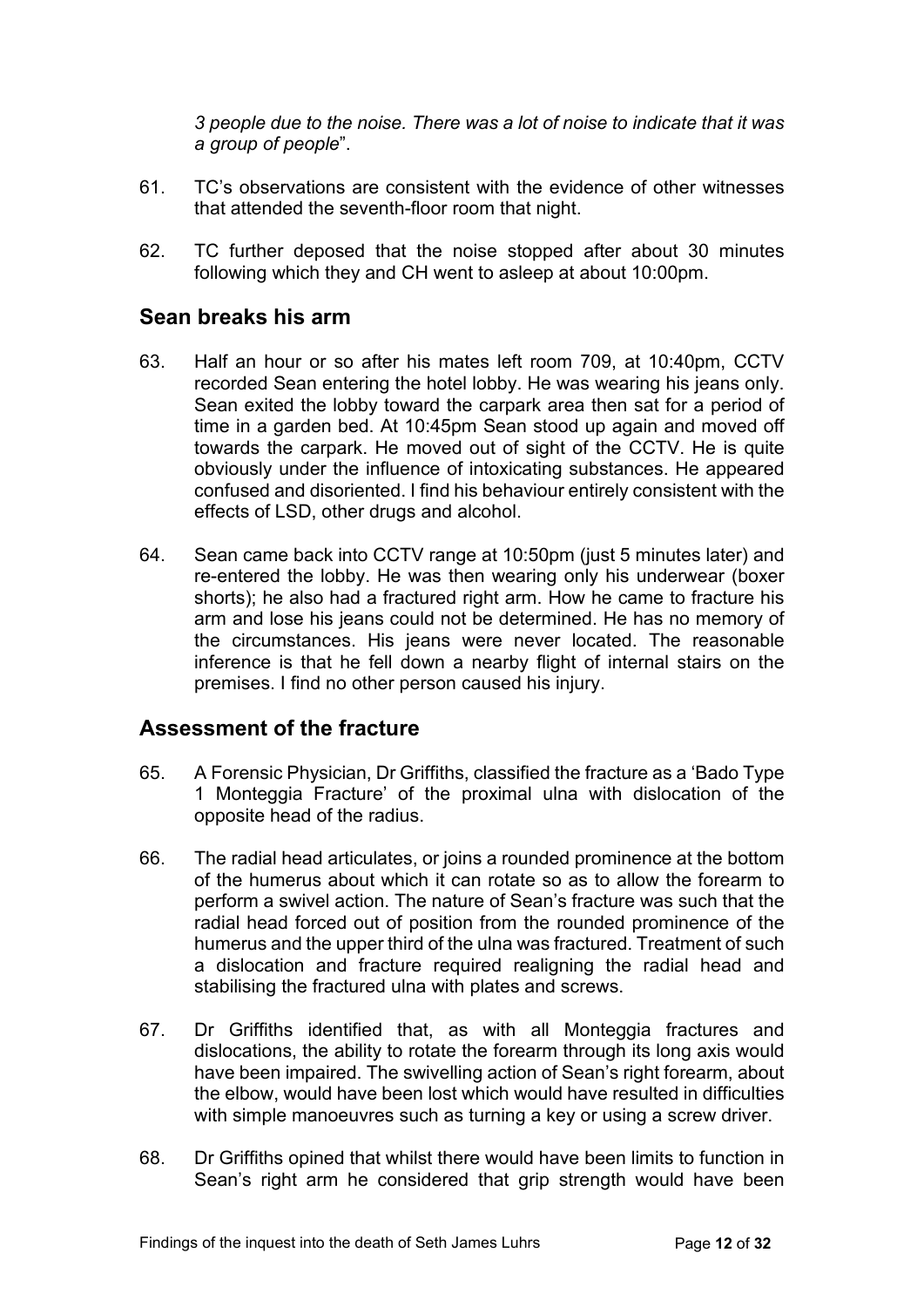relatively well preserved as would shoulder movement however limitations arising from pain would still be present.

69. Dr Griffiths also opined that the pain associated with such an injury would also have acted as an inhibitor in terms of the degree of function in Sean's right arm. This would have especially been the case in any movement associated with the transmission of force along the long axis of the forearm.

#### <span id="page-12-0"></span>**Sean re-enters hotel at 10.50pm**

- 70. Sean re-entered the hotel lobby and proceeded to the elevator where he then sat on the floor. He used his broken arm to support himself as he lowered into a seated position. He then used his broken arm again to support himself as he stood back up. CCTV recorded this event at 10:51p.m., which was approximately three hours after Sean had consumed the LSD.
- 71. I accept that Sean's pain threshold was altered as a result of his earlier ingestion of LSD.
- 72. After standing back up he entered one of the elevators.

#### <span id="page-12-1"></span>**Events of 1 April 2018 – fall from balcony**

- 73. Sean was next recorded on CCTV footage at 12:02am (approximately 1 hour and 10 minutes later). He was recorded in an underground carpark, still wearing his underwear. In understanding the most likely sequence of events that transpired in the intervening period I am reliant on physical evidence gathered from within the Hotel.
- 74. As to whether Sean re-entered the seventh-floor room during the intervening period I have had regard to the absence of any room key data during that time, although I accept this does not exclude the possibility that Sean was let back in by Seth.
- 75. Following the fall police investigators conducted a search of the fire stairs at the Hotel. The stairwell is such that once entered, a person can only exit from ground level as the doors are locked from the inside. Inside the stairwell police located a blood droplet on a step outside the ninth-floor door. A transfer bloodstain was located outside the door to the tenth floor. A blood stain was also located on the door at the very top of the stairs leading to the rooftop. The Hotel was twelve stories high. The blood stain on the roof top door was DNA matched to Sean (100 billion times more likely to have originated from him rather than from someone other than him).
- 76. On the landing inside the roof top fire stair there were building materials that had been left behind including a 20kg bag of 'Bostik Flowfill Grout'. There was an additional 20kg bag of grout broken open on the stairs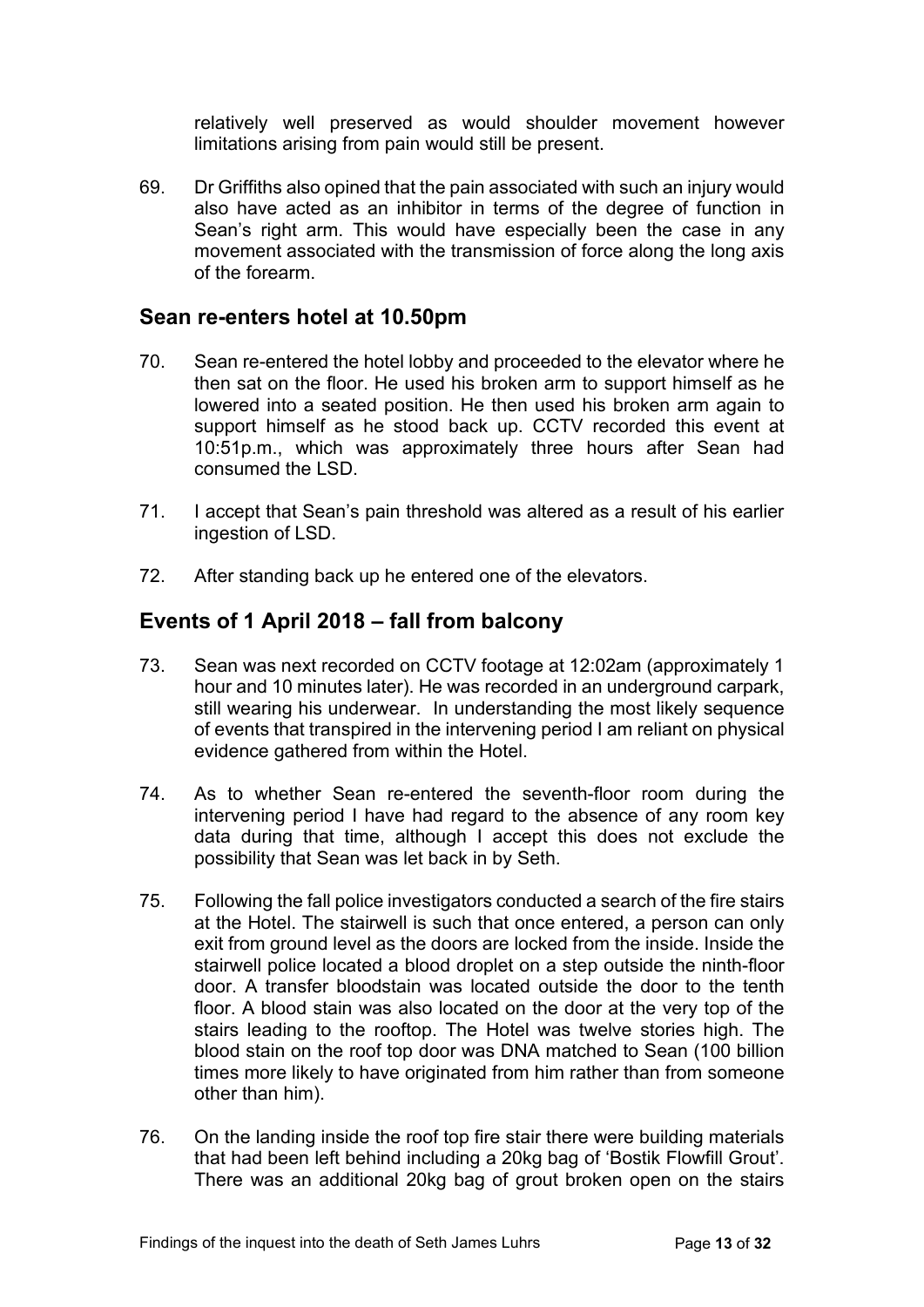below the landing (outside the door to the twelfth floor). There was evidence of footprints in the powder. Whilst I am not assisted by any analysis of who those footprints might be attributed to, I find it likely, given the presence of the DNA sample on the roof top door, that they were Sean's.

- 77. Sean likely did not return to the seventh-floor room during the intervening period, but instead became disorientated, entered the stairwell and made attempts to find a way out that took him to the top floor. He was ultimately able to exit into the ground level.
- 78. By reference to CCTV footage Sean re-entered the Hotel lobby again at 12:06am. He had a conversation with the Night Manager who confirmed his ID. Sean then used a phone at the front desk and made two attempts to call home but both calls went unanswered. At 12:17:34am Sean returned to the elevator and this time was successful in returning to the seventh-floor room.
- 79. There is no evidence as to what transpired between 10:40pm on 31 March 2018 and 12:17am on 1 April 2018 (a period of one hour and thirty-seven minutes) other than both Sean and Seth remained in the room together and both were under the influence of LSD, MDMA (and probably alcohol at that time).
- 80. The first indication of events inside the room, after Sean's return, arises from phone calls made by Seth, initially to his brother Zeb and then to his sister Tasmin. In a telephone call at 12:20:28am (lasting for 2 minutes and 29 seconds) Seth told his brother Zeb that he and Sean had "*taken a couple [my emphasis] of trips*" and that there was a female person in the room that was "*flipping out*". Zeb had a conversation with Seth about how to deal with the situation. Zeb also warned him about the potential for security to be called to attend the room. During this call Zeb was able to hear "*faint noises*" in the background but nothing that he considered to be "*bad*".
- 81. Seth made another call to Zeb at 12:26:49am, this call lasted for a little over 10 minutes. During this call Zeb and Seth talked about the female again. I note during this entire period Zeb did not hear any female voices. During the call Seth passed his phone to Sean and Sean spoke to Zeb. Sean told Zeb that he had hurt his elbow, shortly afterwards he passed the phone back to Seth.
- 82. In the absence of any evidence regarding the presence of a female in the room that night at that time I conclude that Seth was in fact hallucinating.
- 83. Seth and Zeb spoke again at 12:37am and again at 12:42am.
- 84. Throughout those call Zeb described Seth's mood as follows: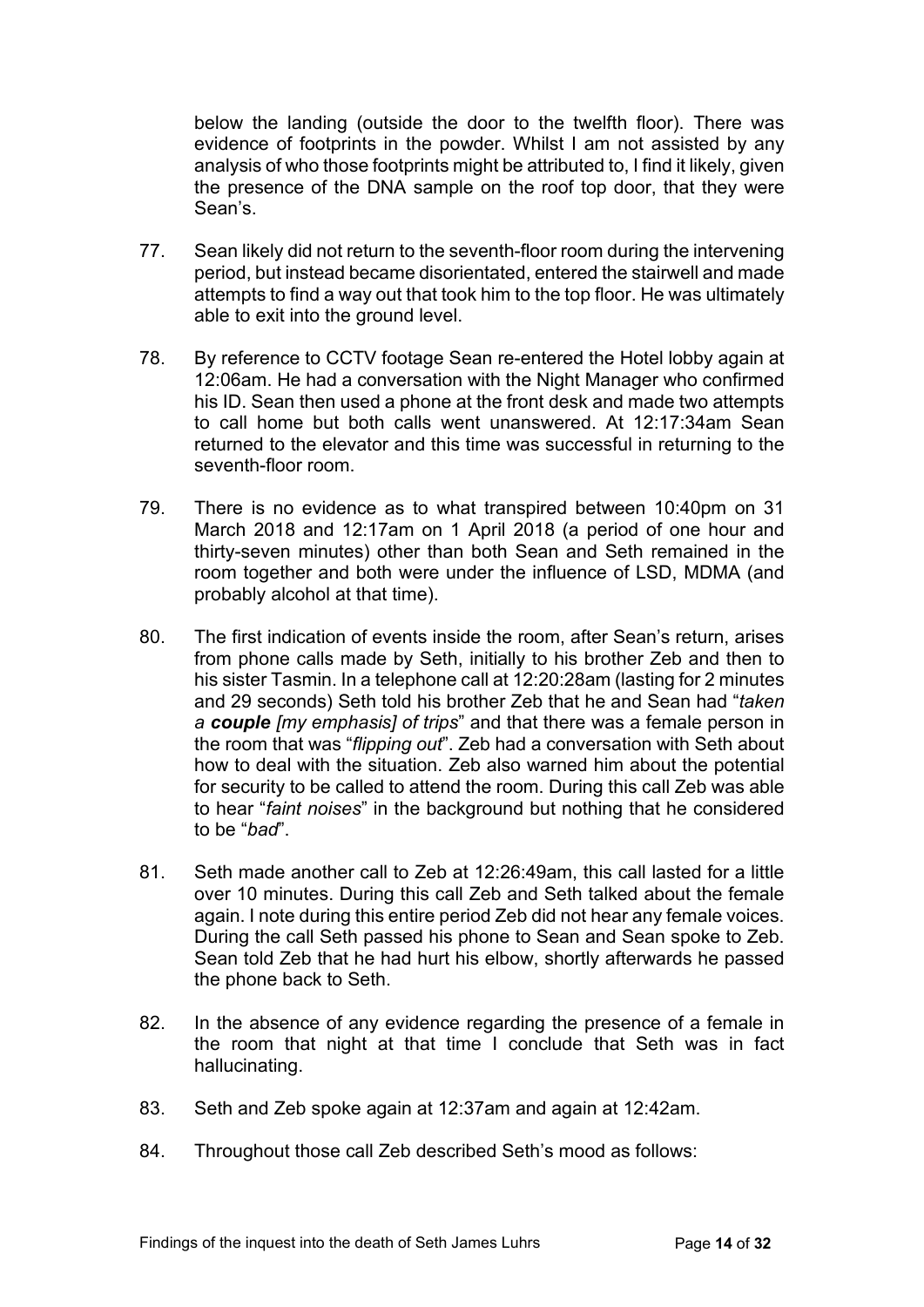"*He didn't sound stressed or upset, pretty calm and good. He was actually having a bit of a laugh …*"

- 85. There was evidence of Sean making calls out during this same period. At 12:41am he made a call to a school friend Ashley Wharton who was on the Atherton Tablelands at the time. Mr Wharton deposed to the following conversation:
	- AW: "*Is this Sean?*"
	- Clift: "*Yes*"
	- AW: "*What the hell is going on?*"
	- Clift: "*I think I broke my arm, I need help*"
	- AW: "*What do ya mean?*"
	- Clift: "*I think I broke my arm, I'll tell ya when you get here, I'm in a pretty bad way*"
	- AW: "*Righto I'm on my way*"
- 86. Sean and Mr Wharton then exchanged a series of SMS messages making arrangements for him to be picked up. Sean then made a number of unsuccessful calls to family but two successful calls to his sister, the first lasting 42 seconds and the second lasting 22 seconds.
- 87. Sean made another call to AW at 1:12am. AW deposed to the following conversation:

Clift: "*Are you on your way?*" AW: "*Yes we are*" Clift: "*How long?*" AW: "*Roughly forty minutes*" Clift: "*Rydges at Esplanade*"

- 88. The call then terminated.
- 89. During this same period of time Sean was exchanging one-on-one Facebook Messages with DR. These messages were not posted to the group chat. The messages and time stamps were as follows:

| AR:    | 12:29:59am | You going alright?                       |
|--------|------------|------------------------------------------|
| Clift: | 12:35:47am | My arms fucked                           |
| AR:    | 12:37:29am | It's in your head bro                    |
| Clift: | 12:37:41am | Lol                                      |
| AR:    | 12:42:18am | How ya goin'                             |
| AR:    | 1:18:05am  | How ya going cliffy?                     |
| Clift: | 1:18:47am  | I need company goon 709                  |
| Clift: | 1:19:35am  | Room                                     |
| AR:    | 1:19:37am  | Hahaha yeah truuueee, how's your friend? |
| AR:    | 1:25:57am  | Ok                                       |
| Clift: | 1:26:12am  | Like now                                 |
| AR:    | 1:28:03am  | You want me to come?                     |
| Clift: | 1:28:10am  | Yeah                                     |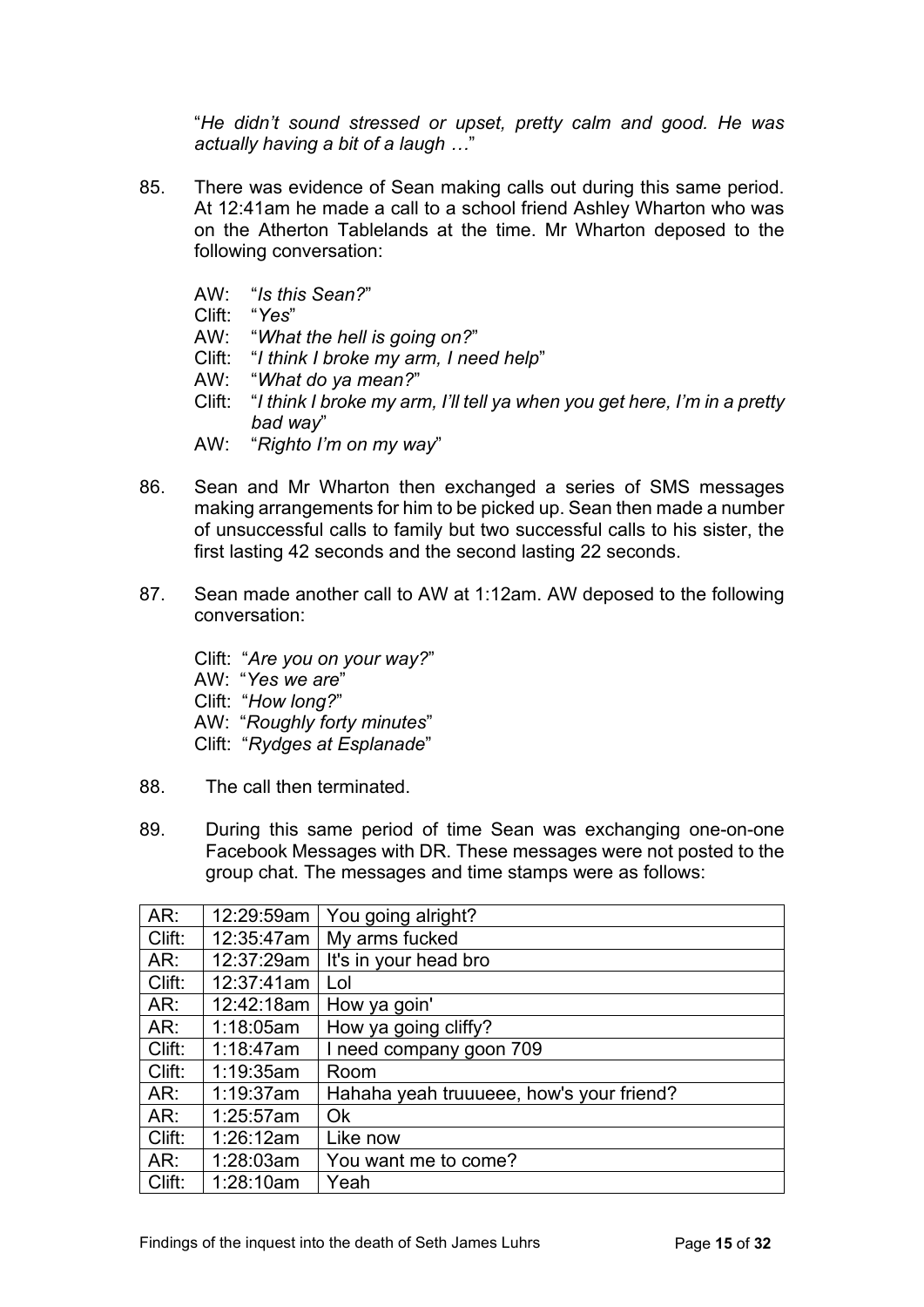| <b>AR</b> | 1:28:18am   Righto |                                                                                            |
|-----------|--------------------|--------------------------------------------------------------------------------------------|
|           |                    | │ AR:  │ 1:29:24am  │ I'll see if anyone wants to go back, how are Yas goin'? <sup>↓</sup> |

## <span id="page-15-0"></span>**Text sent at time of Seth's fall**

90. At 1:29:51am Sean sent the following message to AR:

#### "*Seth's dead*"

- 91. At around 1.30am on 1 April 2018 Mr Mooka, a night security manager at Rydges Esplanade was on a designated break and sitting down outside the hotel entry having a cigarette. He had been in that location for some period of time (around 45 minutes).
- 92. Mr Mooka heard a loud bang which he thought was furniture being thrown from a balcony by a guest onto the first floor awning (apparently not an unusual event and Mr Mooka was aware there was a rowdy group in house that night).
- 93. Mr Mooka stubbed out his cigarette and then contemplated the situation for at least another minute or so, preparing himself to find the source of the noise and deal with the guests, before rising to his feet and walking to the lobby entrance doors which in turn set off the motion sensor in the CCTV and registered a timestamp at 1:30:00am.

#### <span id="page-15-1"></span>**CCTV time adjustment reconciled with Mr Mooka's movements**

- 94. The CCTV timestamp was later deemed inaccurate by police investigators and was later adjusted by 44 seconds against the atomic clock linked to the Telstra phone system indicating the correct time of activation of the CCTV as **1.30.44am**.
- 95. This time became critical and informed the course of the police investigation. Noting that Sean's text was sent at 1:29:51 it at first appeared to investigators that his text had preceded the fall which was thought to be at 1:30:44am. (adjusted) when Mr Mooka set off the motion sensor and came into view on CCTV, some 53 seconds **after** the text.
- 96. In fact, Mr Mooka deposed in his oral evidence at inquest that he remained seated for at least one minute or more after stubbing out his cigarette. That accounts for the period of time in which the Seth's fall had occurred and Sean's text was sent.
- 97. I find that Sean's text was sent in real time, that is, immediately after becoming aware that Seth had fallen from the seventh-floor balcony and that the text "*Seth's dead*" was not pre-emptive or indicative of any premediated conduct by him.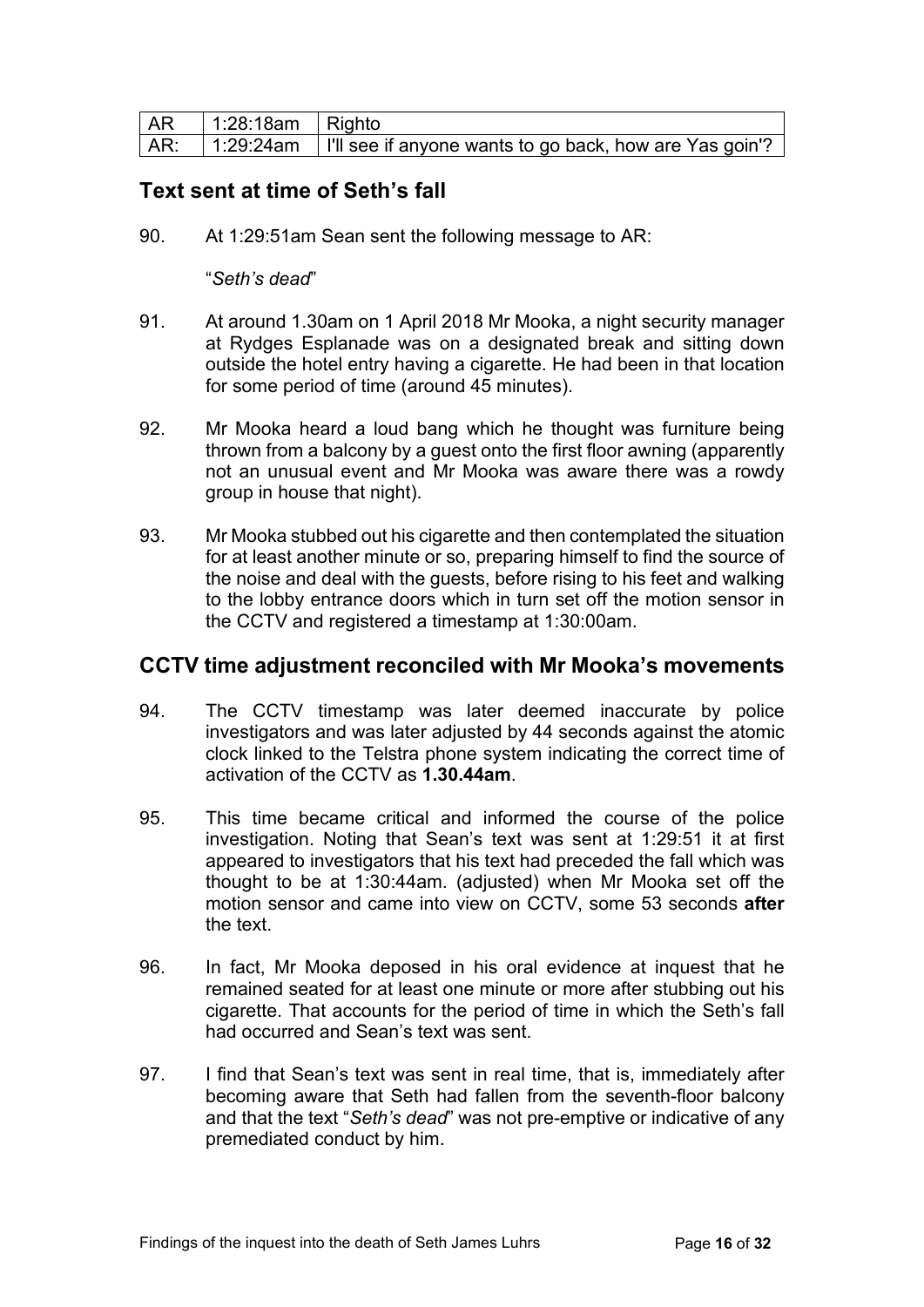# <span id="page-16-0"></span>**Fall confirmed**

- 98. Mr Mooka walked up a set of stairs to a first floor terrace where he could gain a better view of the awning. He immediately observed Seth lying on the awning. It appeared to the employee that Seth may have been "*struggling for breath*".
- 99. Seth's fall also drew the attention of two guests (ST and JT) who were staying in a second-floor room close by. JT heard a noise she described as a "*loud explosion*" that she initially thought was a "*car crash*". She woke her husband (ST) and told him there was something outside. ST went onto the balcony and was able to see Seth. He could also see the employee on the terrace below. Both ST and the employee were calling out to Seth telling him not to move.
- 100. Mr Mooka requested that the Night Manager call police and an ambulance.
- 101. Mr Mooka ran back to Seth to watch over him and continue to provide reassurance, telling Seth that an ambulance was on its way. Seth was not responsive.
- 102. The guests in the eighth-floor room (CH and TC) were asleep at the time however CH deposed that at 1:30am she was woken by the noise of what she thought was glass breaking. She recalled checking her phone and confirmed the time. She then deposed as follows:

"*I then [emphasis added] heard male voices yelling and screaming at each other, they also sound very aggressive/violent towards each other. I couldn't decipher what they were saying but one sounded a lot more dominant than the other. It sounded like they were drunk because they were really loud. I would describe it as angry drunk yelling. It was that loud I could hear them through our closed balcony doors … the yelling and screaming sounded like it was close by … like they were just next door*".

- 103. TC was woken up by CH, he heard loud noises also, he described it as "*yelling and shouting*". TC was unable to make out any specific words but did identify that "*there was definitely swearing going on between them*". TC deposed that this lasted for a "*couple of minutes*", he then went back to sleep. CH deposed that the yelling and screaming she heard went on for "*about a minute*".
- 104. I accept the evidence of TC and CH that they both heard yelling and shouting. I accept CH's evidence that she as woken at 1:30am by a noise that she thought was glass breaking which was followed by the sound of male voices yelling and screaming. With reference to the sequence of events though, I find that TC and CH more likely heard the immediate aftermath of Seth's fall and a verbal exchange between ST, the employee and the Night Manager (and possibly Sean). At 1.30am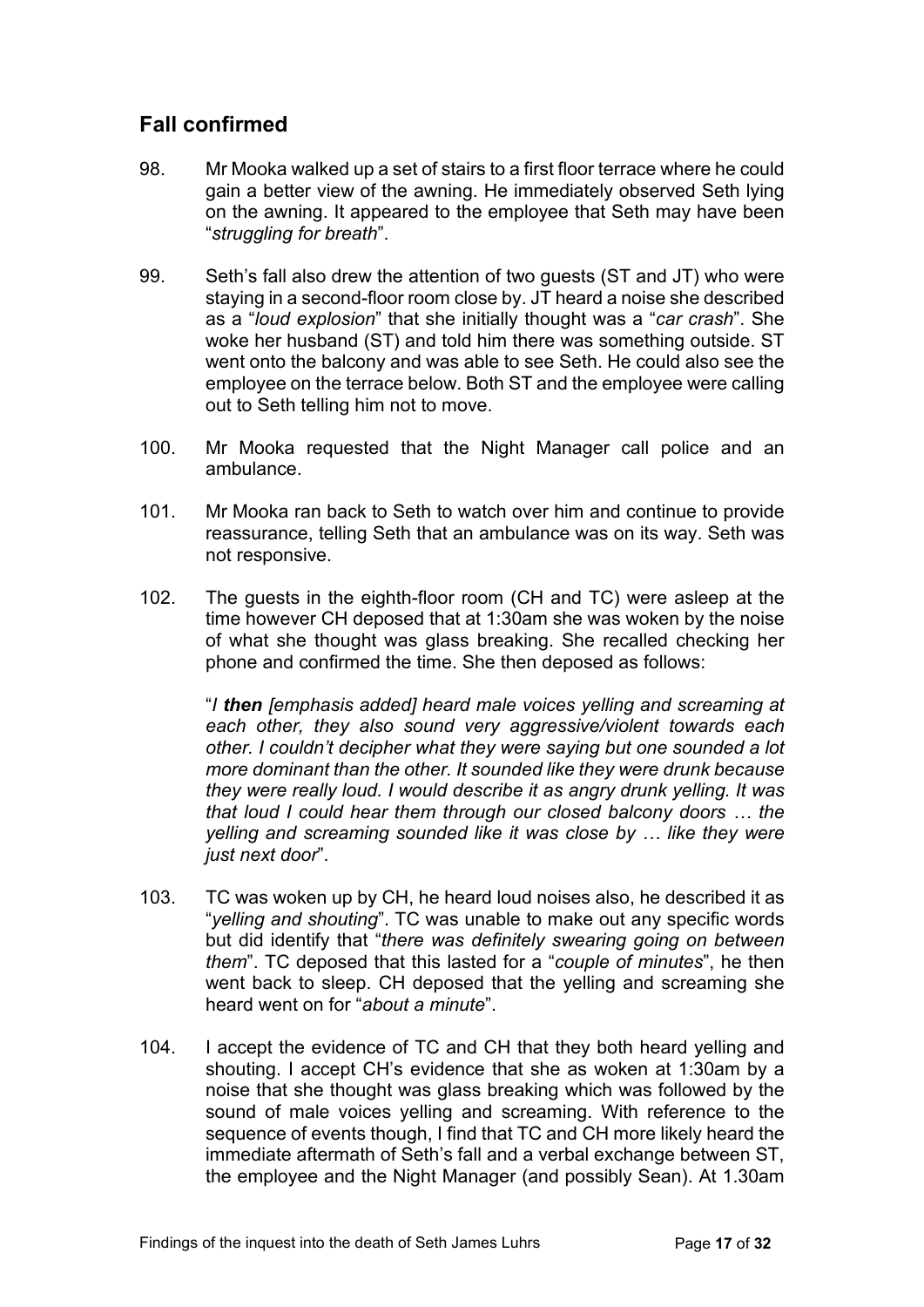Seth was on the awning and non-responsive, he could not have been taking part in any yelling and shouting as described.

- 105. The call to '000' was placed at 1:32:27am.
- 106. Queensland Police were first to the scene. By reference to body-worn camera footage they were with Seth at 1:39:20am at which time he was observed to be unresponsive. Queensland Ambulance Paramedics arrived at 1:43am. Paramedics accessed Seth by stepping onto the awning from a first-floor room. Seth was determined to have injuries incompatible with life. He was declared deceased at the scene.
- 107. During this time police made enquiries to determine which room Seth came from. In discussion with the Night Manager, who informed them of Sean's earlier behaviour, police attended the seventh-floor room where they had been staying. Police arrived outside the room at 1:55:25am, some twenty-five minutes after Seth had landed on the awning.
- 108. In that intervening twenty-five minutes (between 1:35:33am and 1:40:39am) Sean exchanged the following SMS messages with one of his sisters:

| Sister:<br>Clift:<br>Sister:                     | "What happened?"<br>"Idk [I don't know] I'll let you know"<br>"Did you hurt your leg? Sorry I was asleep when you rang.<br>Just worried about ya"          |
|--------------------------------------------------|------------------------------------------------------------------------------------------------------------------------------------------------------------|
| Clift:<br>Clift:<br>Sister:<br>Clift:<br>Sister: | "K talk later"<br>"Think I broke my arm"<br>"Ok are you in Cairns"<br>"Yes I need help"<br>"Ring ambulance and I will come and pick you up if you<br>want" |

- 109. By this time police had arrived and parked near the front entrance of the Hotel.
- 110. One minute and twelve seconds after his last message to his sister, the following exchange took place between Sean and a member of his group William Coleman via Facebook Messenger.

| WC:    | 01:41:51am   Oi       |                                             |
|--------|-----------------------|---------------------------------------------|
| WC:    |                       | 01:41:56am   Are you awake                  |
| Clift: | 01:42:02am   Where RU |                                             |
| WC:    |                       | $01:42:10am$ I'm coming back                |
| Clift: |                       | 01:42:16am   Come room I need help          |
| WC:    |                       | 01:42:33am   Righto I'm getting in taxi now |
| Clift: | 01:42:47am            | Quick                                       |
| Clift: |                       | 01:44:56am   Everything is fucked           |
| WC:    |                       | $01:45:12am \mid 2 mins$ away               |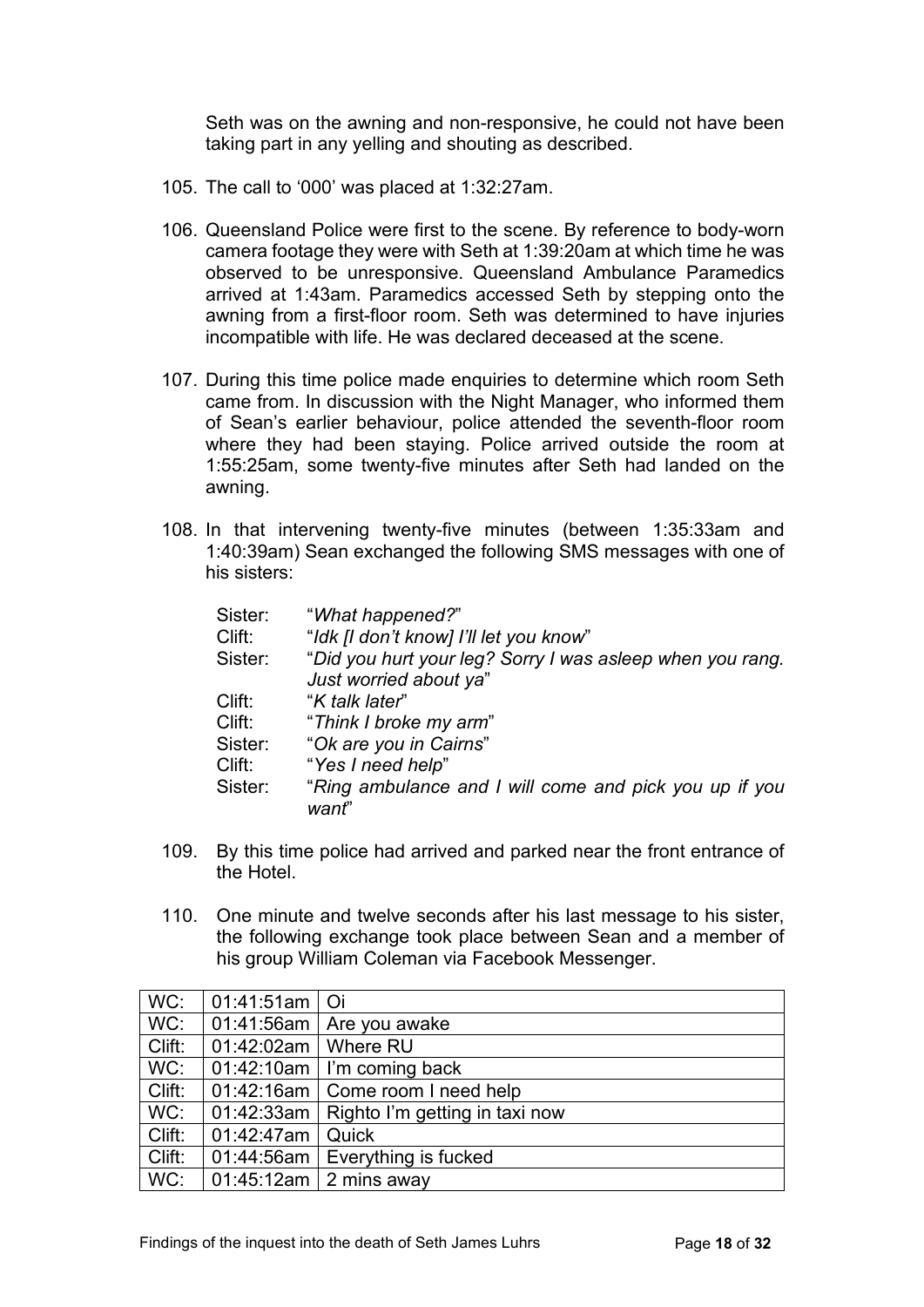| Clift:    | 01:45:22am   Quickkllll |                                                |
|-----------|-------------------------|------------------------------------------------|
| WC:       |                         | $\vert$ 01:48:02am $\vert$ Are you alright     |
| Clift:    | 01:48:12am   No         |                                                |
| Clift:    | 01:48:18am   Haaaalp    |                                                |
| WC:       |                         | $\vert$ 01:48:22am $\vert$ I'm not allowed in  |
| <b>WC</b> |                         | 01:48:38am   Cops reckon some shits going down |
| Clift:    | 01:49:42am   Seth died  |                                                |

- 111. At 1:52:42am (shortly before police were outside his door) Sean had a two minute and twenty-three second phone call with another of his sisters.
- 112. When police entered the room Sean was located sitting at the end of the bed closest to the bathroom door. He had no shirt on but had at this time was wearing a pair of red shorts. The light was off.
- 113. After police entered the room there was an initial conversation with Sean before he was cautioned and was told his rights. He was then placed under arrest for Homicide, an offence under the *Criminal Code,* placed in overalls to preserve forensic evidence, and transported to the Cairns Hospital where he received treatment for his injured arm.
- 114. It was noted by police when they entered the room that the sliding doors onto the balcony were open by about 15cm however the curtains were drawn across (to the centre).

## <span id="page-18-0"></span>**The Criminal Investigation**

- 115. Sean was arrested for Seth's murder and later released without charge. The matter has been fully investigated and no criminal proceedings have been commenced against Sean.
- 116. Sean maintained his legal right to silence.

#### <span id="page-18-1"></span>**Sean's evidence at Inquest**

- 117. At Inquest, Sean gave evidence when directed to do so by me. Sean was responsive to questioning by Counsel Assisting.
- 118. I find that notwithstanding some irregularities that can be accounted for, Sean's evidence as to the events leading up to Seth's fall was credible and in keeping with a person who was then 19years of age, under the influence of psychoactive drugs and hallucinogens and alcohol at the relevant time. Such a combination (taking into account the expert evidence of Professor Drummer, resulted in altered thoughts and feelings). I also take into account Sean's then relative immaturity, and the likely effects of the traumatic events of 1 April 2018.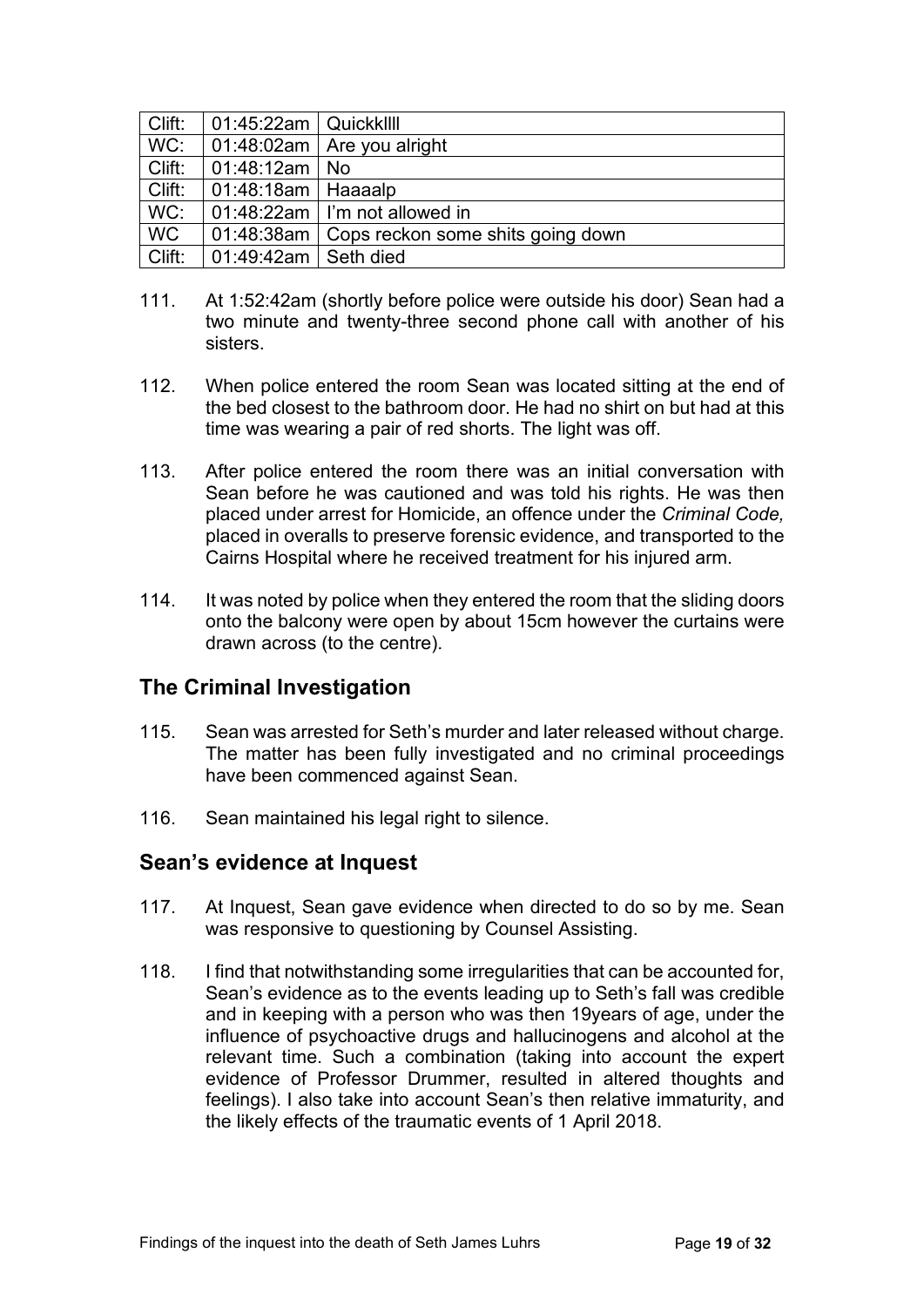- 119. Seth's family left no doubt that waiting over two years to hear an account of events and for Seth's death to be acknowledged had caused them great distress.
- 120. Sean gave evidence that before Seth's fall he (Sean) was sitting at the foot of his bed and was texting and calling various people to get assistance for his broken arm and take him to hospital (including calling his friend on the Atherton Tablelands; his mother and sister who were at Mission Beach for the Easter long weekend; and various friends who were out at the night clubs). He heard Seth out on the balcony talking. He had earlier asked Seth several times for help to get him to hospital but Seth was talking *gibberish* and could offer no help. Sean thought Seth was on his mobile phone (Seth's phone was located inside room 709). Sean heard Seth yelling out "*this is our year, it's going to be a good year*" and then Seth went silent and Sean heard a thud.
- 121. Sean deposed that he did not go out on to the balcony at any time to check or look over the edge, and he couldn't recall why he sent a text saying Seth's dead.
- 122. Sean said he sat on the bed trying to work out if what was going on was real, he could not work out if the situation was real or not, but it did occur to him that Seth could potentially have fallen off the balcony. Sean deposed he was trying to comprehend what was going on and continued to text and call other people for assistance with his arm.
- 123. Sean accepted that at no time did he seek assistance for Seth. Sean also accepts that the text message "*Seth's dead*" and later to another, that "*Seth died*" were sent by him from his mobile phone.
- 124. While Sean did not have a clear recollection of a later conversation, (around December 2018) with his friend Zaq Quadrio (who also gave evidence) I find that a discussion did occur during which Sean indicated to Mr Quadrio that his injury was not a result of interaction with any other person; and that prior to the fall he asked Seth for help to get him to hospital, and that he heard Seth outside and then it went silent. Sean became distressed during that conversation and they did not discuss the matter further.
- 125. When pressed as to why he did not check to see what happened to Seth, or seek help for him, Sean's response was that he could not think for himself because he was under the effects of the drugs.
- 126. I accept that the effects of the drugs significantly impaired Sean's ability to make rational decisions. He was intoxicated and not of rational mind.
- 127. I formed a view that Sean could not reconcile in those moments, nor could he believe it to be true, that Seth had fallen to his death. I have no evidence of the effects the trauma of the event on Sean at the time, however it may well account for some of his response's, poor decision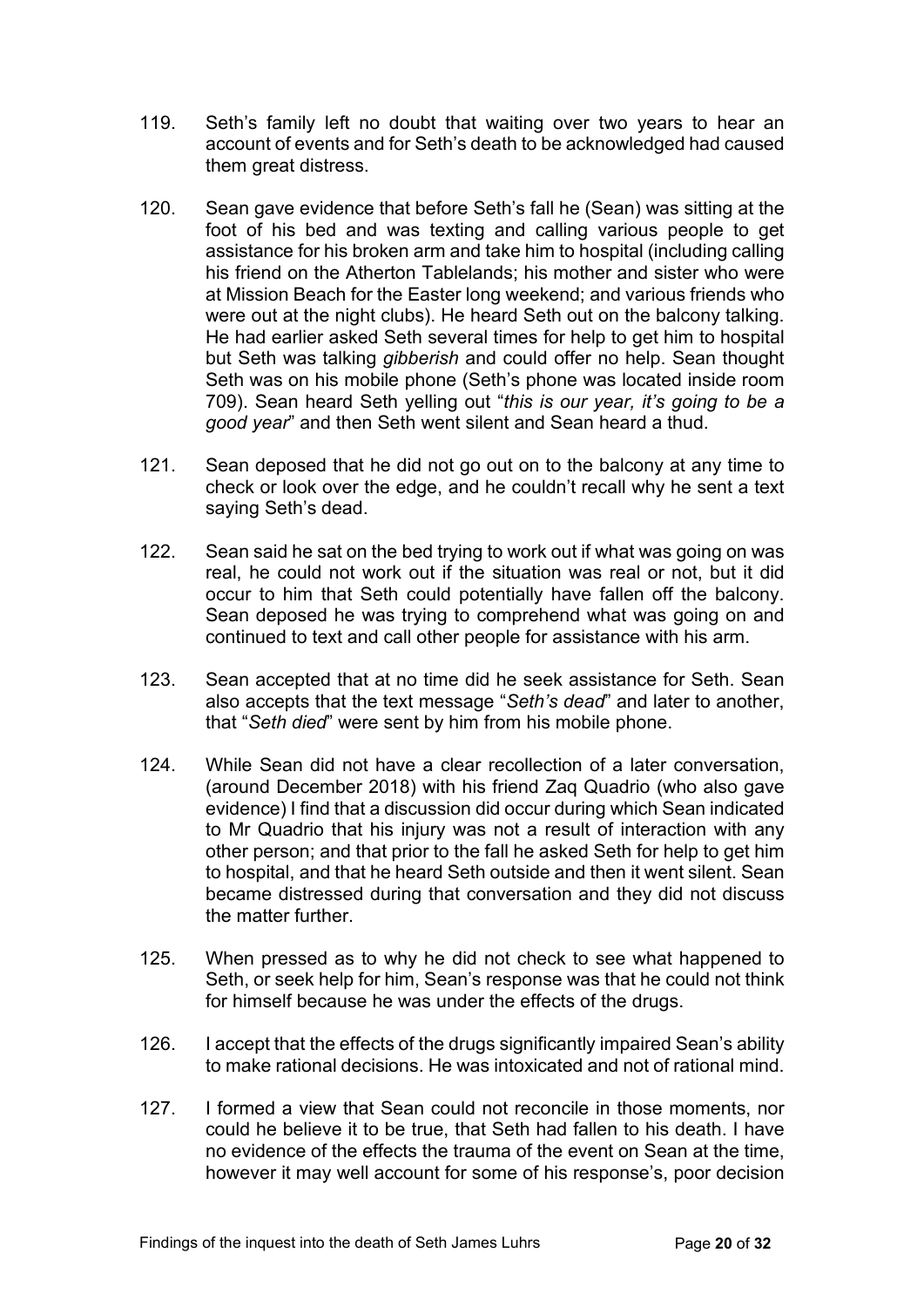making, and conduct, which at times could be interpreted as tending towards self-preservation.

## <span id="page-20-0"></span>**Examination of the Hotel Room**

- 128. The seventh-floor room where the event occurred was comprised of two beds, one close to the balcony door the other closest to the bathroom door.
- 129. The following relevant evidence was located in the seventh-floor room:
	- An area of vomit on the carpet against the wall near the bed closest to the bathroom;
	- Immediately above the area of vomit, a roughly circular area of damage to the plaster wall, approximately 162cm above the floor;
	- An second area of vomit on a pillow on the bed closest to the balcony;
	- A transfer blood stain on the top sheet of the bed located closest to the balcony. The blood stain was on the lateral side closest to the base of the bed;
	- Two presumptive positive blood stains on the carpet floor at the base of the same bed;
	- A bloodstain on the external surface of a carry bag on the floor in the centre of the room and
	- Two fingerprint impressions on the inside of the glass sliding door leading to the balcony.
- 130. No bloodstains were located on the balcony.
- 131. There was no evidence of any broken glass.
- 132. Analysis of the two fingerprint impression on the glass sliding door did not match to Sean or Seth.
- 133. Analysis of the two presumptive positive samples taken from the carpet floor, whilst containing some DNA, did not contain sufficient DNA for the purposes of analysis.
- 134. Analysis of the bloodstain on the carry bag provided a complex DNA profile that was not suitable for further interpretation.
- 135. Analysis of the transfer blood stain on the top sheet of the bed closest to the balcony was DNA matched to Sean. The sample was 100 billion times more likely to have originated from Sean rather than someone other than him.
- 136. Analysis of a tape lift sample taken from the damaged section of plaster wall provided a mixed DNA profile indicating the presence of three contributors. It was estimated that the DNA profile obtained was: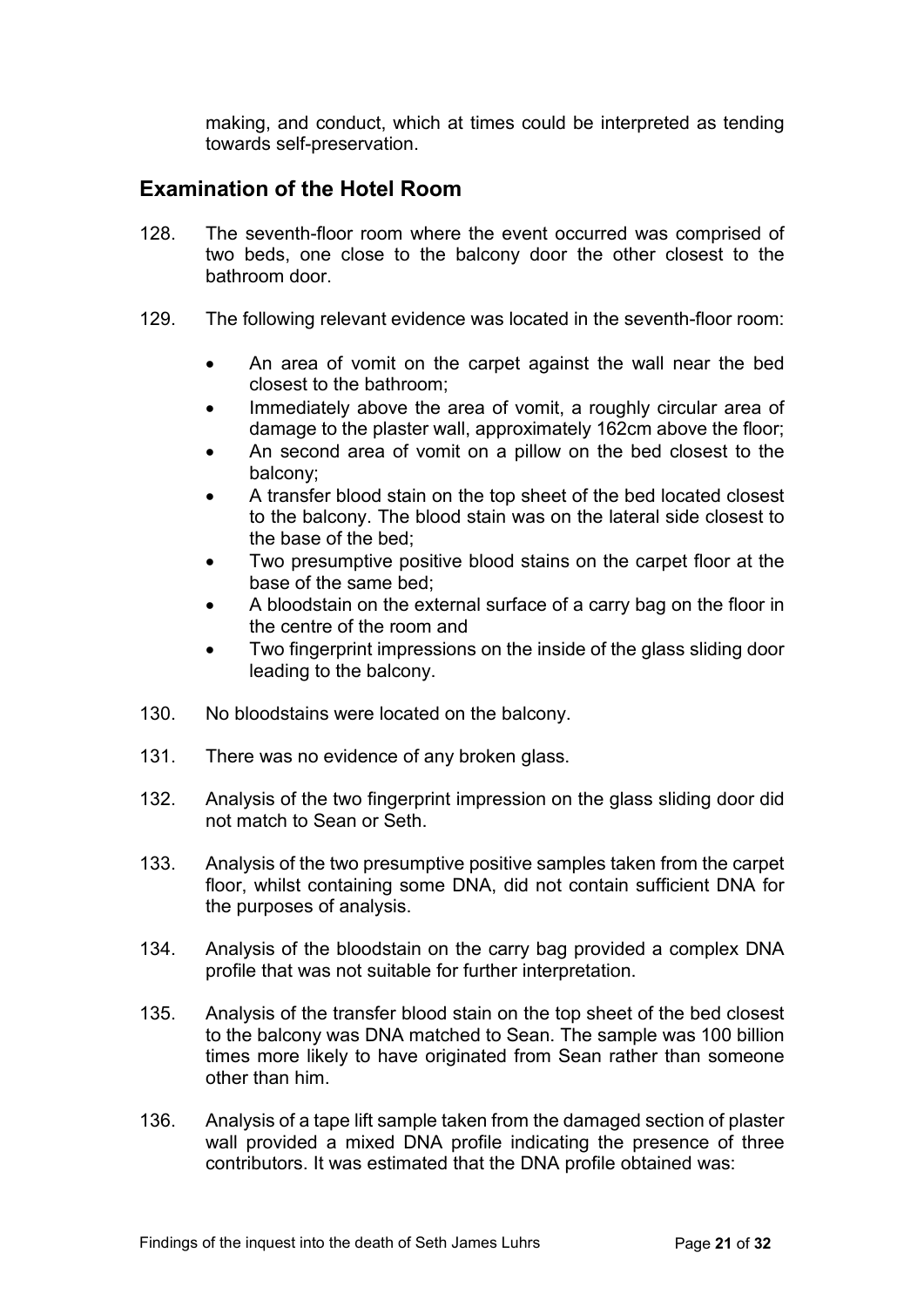- a) Greater than 100 billion times more likely to have occurred if Seth had contributed the DNA rather than if he had not; and
- b) Approximately 190 times more likely to have occurred if Sean had not contributed DNA rather than if he had.
- 137. Of the at least four other people that are known to have visited the seventh-floor room on the night of 31 March 2018 a DNA reference sample was obtained from one of them for the purposes of comparison. That person was excluded as having contributed to the mixed DNA profile.
- 138. I am therefore left with the possibility that one of the other people, known to have visited the room on 31 March 2018, contributed to the profile. I am satisfied that the indentation left in the plaster wall was as a result of Seth trying to find the bathroom when ill and running into the wall instead. It is probable this occurred at sometime when Sean was out of the room.

# <span id="page-21-0"></span>**Forensic Examination of Sean Clift**

- 139. Upon Sean's admission to the Cairns Hospital the following injuries (other than the broken arm) were documented in his progress notes:
	- A small abrasion over the right knee.
- 140. Forensic photographs taken by police later identified the following additional features:
	- 'Scribbly' abrasions extending down his right torso from nipple height to waist;
	- 'Scribbly' abrasions to the right stomach area just above the waist line
	- A 'scrape type' abrasion extending down the right side of Sean's back commencing extending shortly below the armpit and ending approximetly 10cm above the waistline;
	- Abrasion to the sacrum;
	- Abrasions to the left wrist and below the left middle finger;
	- A blood drop on the left foot.
- 141. I am not informed as to why those additional features were not documented in his progress notes.
- 142. The blood drop on the foot was DNA matched to Sean. The sample was 100 billion times more likely to have originated from Sean rather than someone other than him.
- 143. I find that these injuries account for the presence of Sean's blood in the seventh-floor room and in the fire stairs. Noting the blood detected in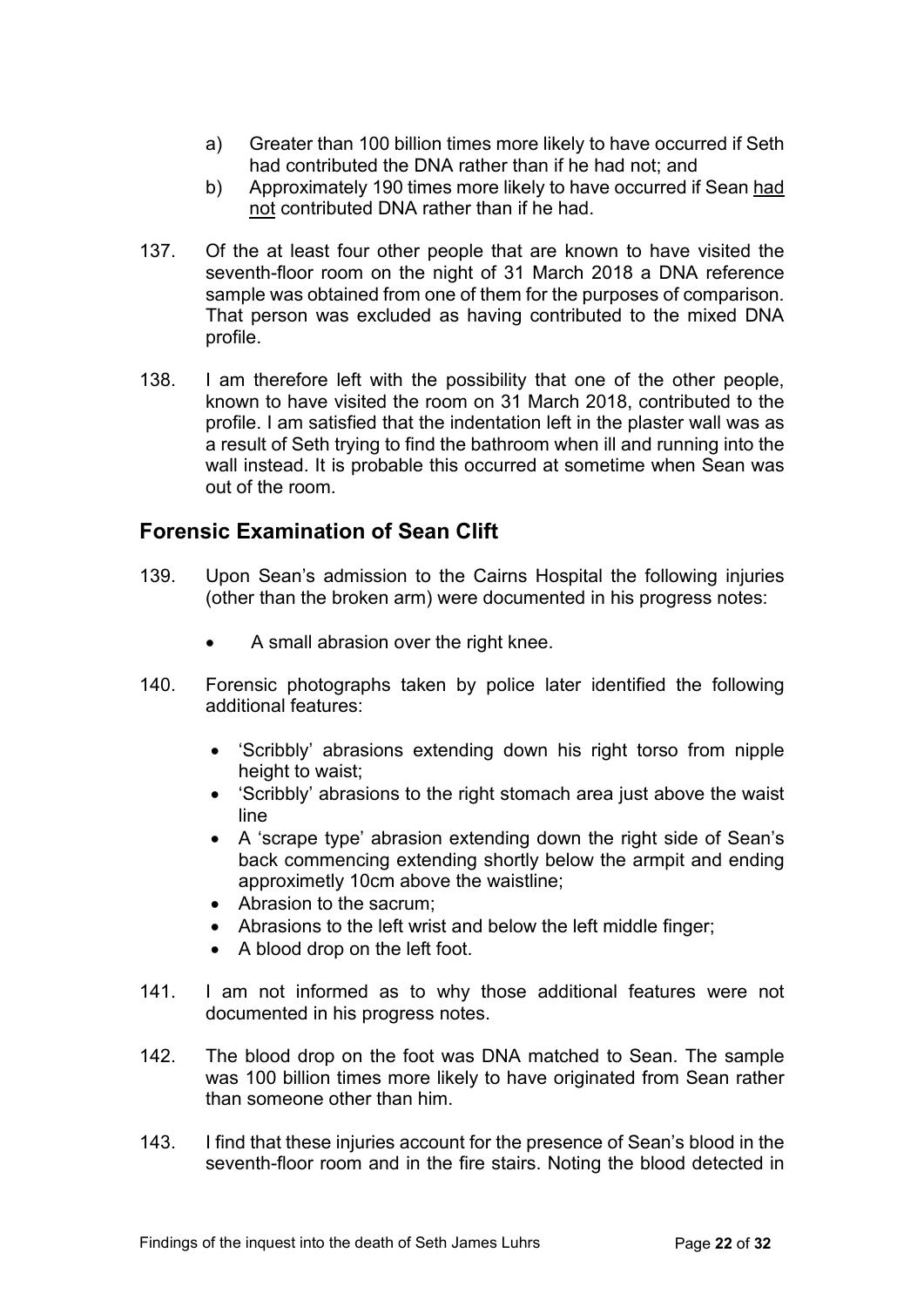the fire stairs could only have been deposited there by Sean sometime between 10:51pm on 31 March 2018 and 12:02am on 1 April 2018 and therefore prior to his return to the seventh-floor room, I find that all his injuries were more likely acquired as a result of events outside of that room, either at the same time that he acquired his broken arm or in conjunction with another unobserved event inside the fire stairs.

144. Toxicology samples were taken of blood and urine from Sean at about 5:45pm on 1 April 2018, some 16 hours and 15 minutes after Seth had died. Relevantly, Sean had already been to theatre by that time and undergone surgery to his right arm. The results from analysis of those samples were:

#### *Blood*

| Analyte                                | <b>Result</b>                           |
|----------------------------------------|-----------------------------------------|
| Alcohol                                | <b>Not</b><br>detected<br>than<br>(less |
|                                        | 10mg/100ml)                             |
| Morphine                               | $< 0.02$ mg/kg                          |
| Total Morphine (Morphine plus Morphine | Approx. 0.05 mg/kg                      |
| Glucuronides)                          |                                         |
| Paracetamol                            | 3 mg/kg                                 |
| Ropivacaine                            | $0.31$ mg/kg                            |
| Ondansetron                            | <b>Detected</b>                         |
| Lysergic acid diethylamide (LSD)       | $1.5 \mu g/kg$                          |

#### *Urine*

| <b>Analyte</b>                         | <b>Result</b>                  |  |
|----------------------------------------|--------------------------------|--|
| Creatinine                             | 2100 mg/L                      |  |
| Alcohol                                | Not detected<br>(less)<br>than |  |
|                                        | 10mg/100ml)                    |  |
| Total Morphine (Morphine plus Morphine | Approx. 6 mg/kg                |  |
| Glucuronides)                          |                                |  |
| 3.4<br>Methylenedioxymethamphetamine   | Detected $< 0.05$ mg/kg        |  |
| (MDMA)                                 |                                |  |
| Fentanyl                               | Approx. 0.01 mg/kg             |  |
| Norfentanyl                            | Approx. 0.01 mg/kg             |  |
| Oxycodone                              | Approx. 1 mg/kg                |  |
| Oxymorphone                            | Detected                       |  |
| Ropivacaine                            | Approx. 0.7 mg/kg              |  |
| Paracetamol                            | Approx. 1000 mg/kg             |  |
| Ondansetron                            | <b>Detected</b>                |  |
| Lysergic acid diethylamide (LSD)       | <b>Detected</b>                |  |

145. Relevant to this investigation were the positive results for LSD and MDMA.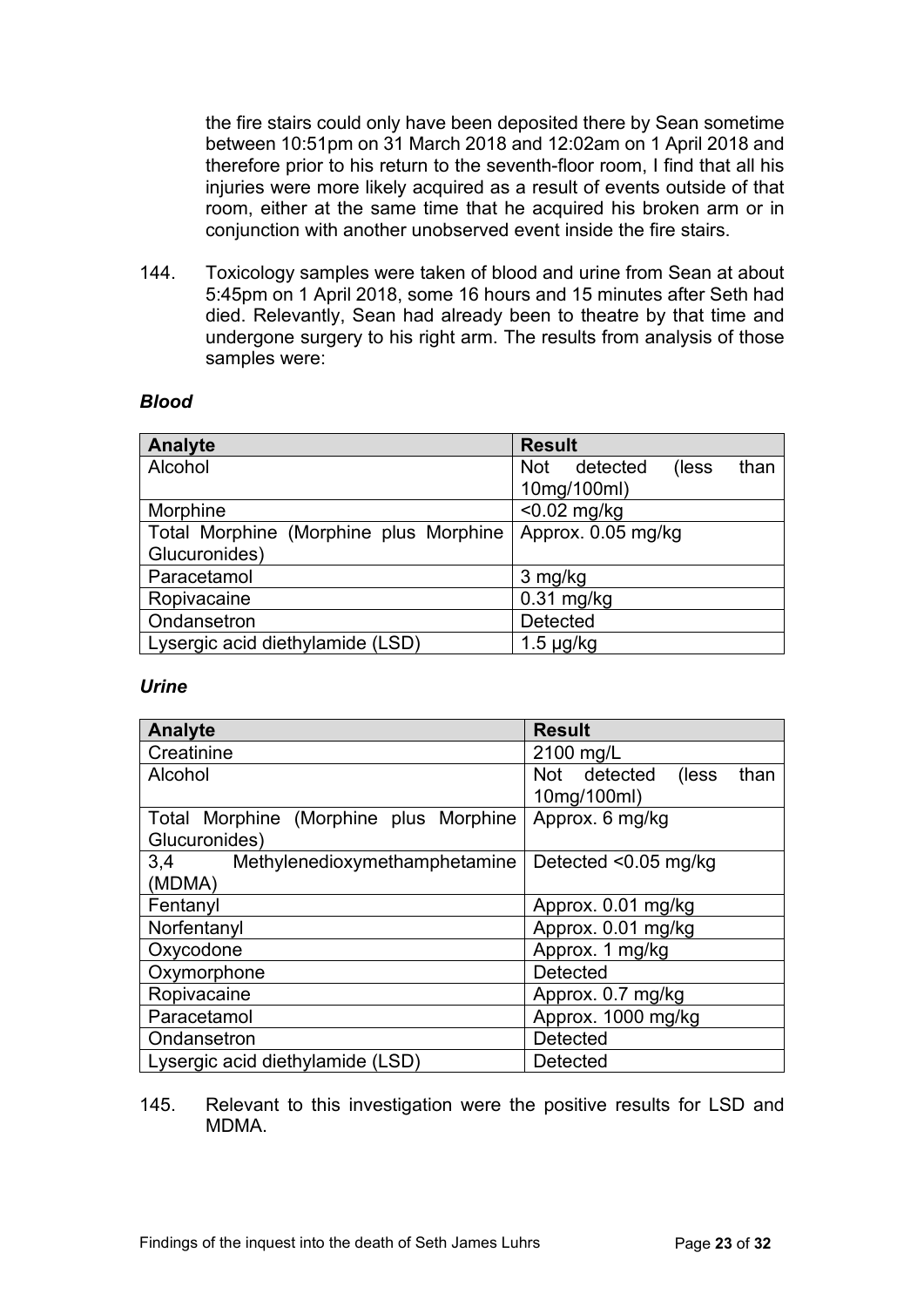146. All other analytes were accounted for by the administration of pain relief after admission to the Cairns Hospital and anaesthetic administered in theatre whilst undergoing surgery.

## <span id="page-23-0"></span>**Forensic Examination of Seth Luhrs**

- 147. Nail clippings taken from Seth's left and right fingers confirmed the presence of DNA profile from a single contributor only. That DNA profile was matched to Seth.
- 148. I find therefore that the abrasions that were detected on Sean's torso and stomach were not caused by Seth. I am however unable to make a finding as to the precise mechanism by which they were caused.
- 149. I note the following additional features from the autopsy report:
	- Seth's hands, nails and feet were unremarkable and showed no evidence of injury;
	- Whilst there was focal bruising with the left and right paracentral anterior strap muscles, there was no additional focal bruising identified in the subcutis muscle or other soft tissues of the remaining neck. The hyoid bone, thyroid and cricoid cartillages showed no evidence of injury. The laryngeal and mucosal surfaces were unremarkable.
- 150. I note the following summary and interpretation provided by the Forensic Pathologist:

"*In plain terms, post mortem examination showed a severely smashed skull with tearing of the brain surfaces. Tearing of the major blood vessel off the heart with associated bleeding into the chest cavities, broken ribs, tearing of the liver, right kidney and adrenal, bleeding into the belly cavity and soft tissues, broken forearms and wrists. No additional injuries indicative of assault or of defensive injuries were identified*".

- 151. The following DNA tape lift samples were taken from Seth's body and clothing:
	- a) Right hand;
	- b) Face and neck;
	- c) Inside and outside of jeans and underpants;
	- d) An area of Seth's shirt where there was a tear.
- 152. Hair and fibre tape lifts were also taken from Seth's jeans and underpants and a swab of a blood stain located on Seth's jeans.
- 153. The tape lift taken from the Seth's neck was DNA matched to Seth.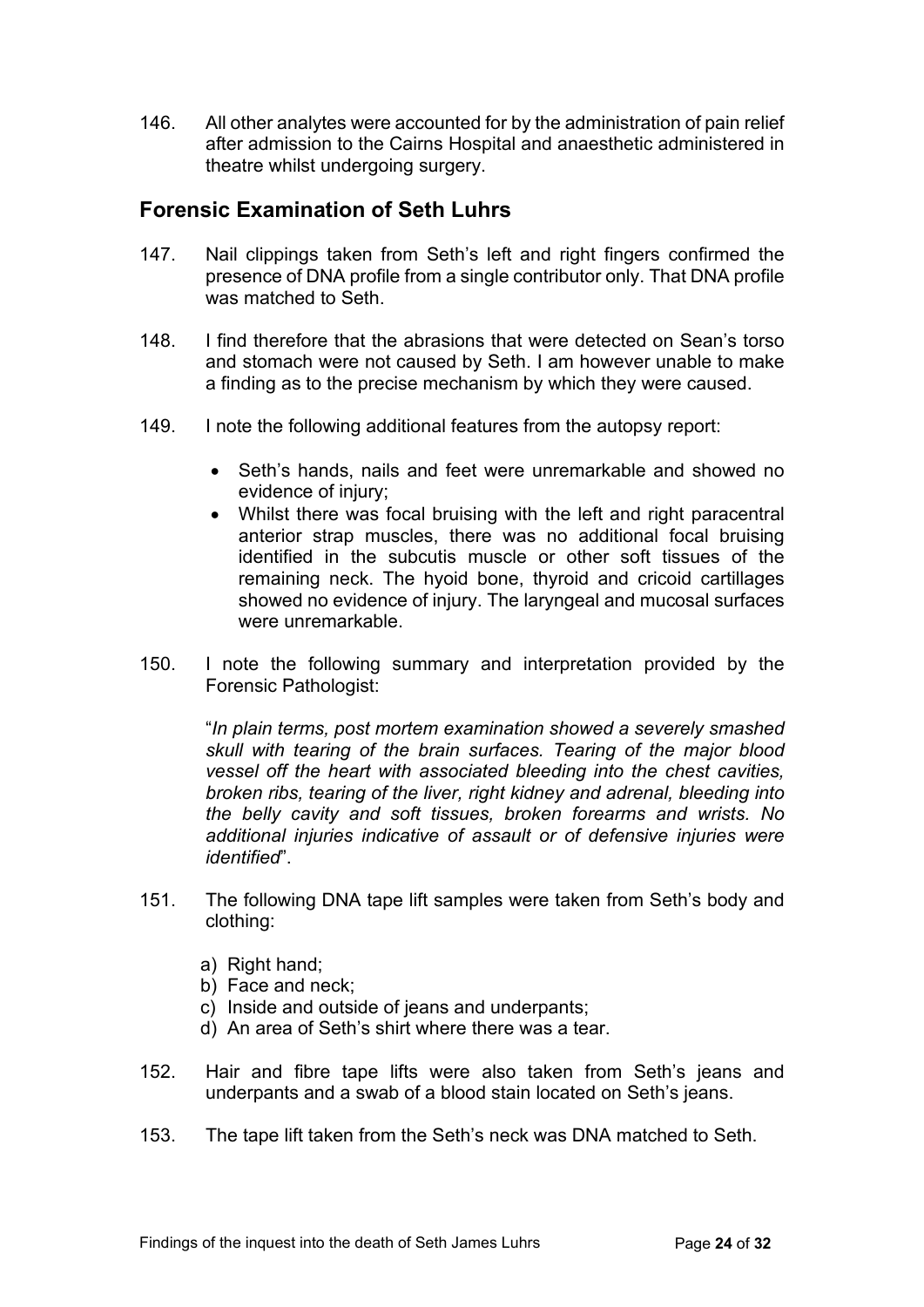- 154. No DNA was detected on the tape lift taken from the outside of the underpants and the inside of the jeans worn by Seth at the time of his fall.
- 155. The tape lift taken from Seth's shirt was DNA matched to Seth.

## <span id="page-24-0"></span>**Mechanics of the Fall**

- 156. I am assisted by the expert report of Dr Thomas Gibson, an engineer with over 30 years-experience in the area of biomechanics and impact injury causation and mitigation. Dr Gibson gave oral evidence at inquest.
- 157. I am also assisted by Sergeant Scott Ezard of the Queensland Police (Forensic Crash Unit – FCU) with some 11 years-experience as a crash investigator.
- 158. Sergeant Ezard obtained relevant measurements in relation to the fall on 4 April 2018 and produced necessary scale plans. Sergeant Ezard's measurements confirmed the height of the handrail on the balcony of the seventh-floor room was 2.38m. The distance between the top of that rail to the louvered awning below was 14.68m. The distance out from the side of the building to where Seth landed was 2.24m. The depth of the impression created in the metal louvres was between 20mm and 50mm. These measurements formed the basis of the report created Dr Gibson.
- 159. The following diagram depicts the configuration of the railing on the balcony:

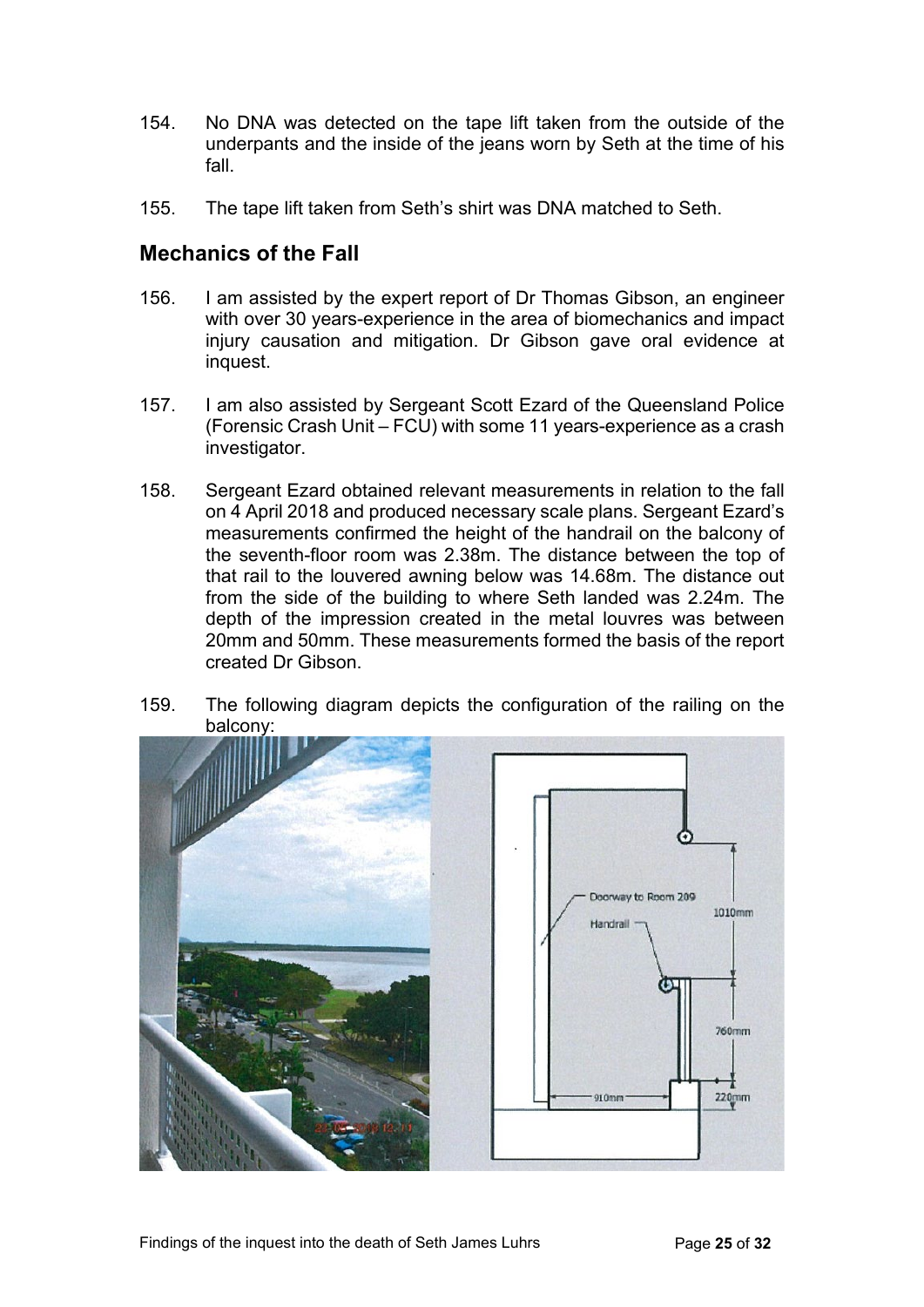- 160. It is worth noting that with Seth being 176cm in height, the top of the railing (at 98cm) would have been positioned potentially 10cm above his waist height.
- 161. In addition to those measurements, Dr Gibson was provided access to:
	- a) Five witness statements of hotel guests (not connected to Sean or Seth) and employees;
	- b) Photographic images taken of the scene;
	- c) Photographic images taken at the autopsy;
	- d) Post mortem CT scan;
	- e) Toxicology report; and
	- f) A briefing email from the Investigating Officer.
- 162. Based on those measurements Dr Gibson calculated that the final vertical velocity of Seth's fall was 16.96m/s which was equivalent to 61km/h. The fall required 1.73 seconds. With reference to the message sent by Sean to AR, it would have been sent some 51 seconds prior to the commencement of Seth's fall.
- 163. The initial horizontal velocity, that is the speed by which Seth moved away from the building when the fall commenced, was 1.29m/s which was equivalent to 4.64km/h. Dr Gibson opined that initial horizontal velocity was "*close to an average walking pace*".
- 164. Research, under controlled conditions, identified that the maximum horizontal distance, as distinct from horizontal velocity, achievable from an 'active jump', commencing at a height of 5m, was 5.3m (plus or minus 1.1m). A 'passive jump' from the same commencing height resulted in a shorter distance of 2.1m (plus or minus 0.7m). Lower distances were reached from a sitting position.
- 165. In instances where a jump or fall was contributed to by an 'external impulse', such as pushing or shoving, the distances reached in 'active' or 'passive' instances was 3.8m (plus or minus 1.3m).
- 166. Various studies have examined whether horizontal velocity can be calculated to determine whether or not a push contributed to a fall or jump. There are a number of variables involved in those calculations including size and weight of the falling individual, the mechanism of the push e.g. two hands or one, the point of the body at which the push is applied and also the platform from where the individual's fall commences.
- 167. Dr Gibson opined that whilst there were a number of ways by which a person may fall from a building, in circumstances where the only platform is narrow, such as a safety rail or balustrade, then the only means of initiating the fall or jump might be a standing jump or a dive. Wider ledges might allow for additional steps to be taken.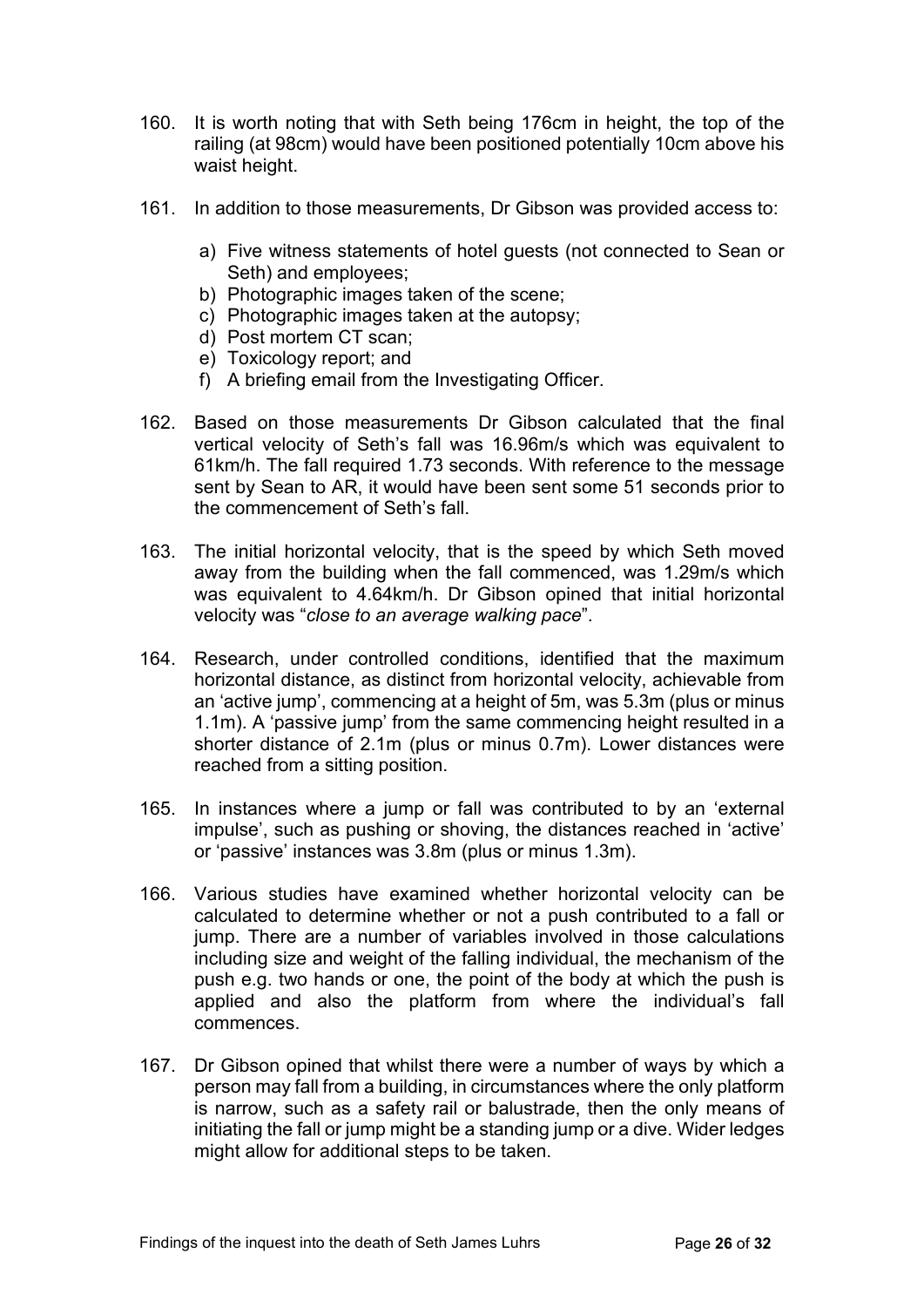- 168. In Seth's case, an initial horizontal velocity less than 2.24m/s (in Seth's case 1.29m/s) did not allow for a distinction to be made between a push, jump or dive. Dr Gibson opined that a horizontal velocity of 1m/s can be achieved through forward rotation alone from a narrow platform. I consider that Seth's horizontal velocity was close to that achievable through forward rotation alone. In saying that, and noting the research, I would accept that Seth's horizontal velocity excluded the possibility of an 'active jump' but did not exclude the possibility of a 'passive jump'.
- 169. With regard to the autopsy results and the measurements of the metal louvres, Dr Gibson concluded that Seth landed on his right side primarily to the anterior and lateral aspects of his head and right shoulder. Based on all available calculations, but without reference to all the other evidence which I have, Dr Gibson considered the following possibilities were open in terms of understanding the movement that lead to the commencement of the fall:
	- a) The horizontal component of a dive;
	- b) A forward fall with rotation away from the building;
	- c) A step away from the building; or
	- d) A forward folding over the balcony railing due to either forward motion or a push from behind.

## <span id="page-26-0"></span>**Nature and Effect of Illicit Substances**

170. To better understand how the substances detected in Seth's system may have interacted I am assisted by the report of Professor Olaf Drummer, a forensic pharmacologist and forensic toxicology consultant with the Victorian Institute of Forensic Medicine. Professor Drummer is also of Professor of Forensic Medical Science in the Department of Forensic Medicine, Monash University.

#### <span id="page-26-1"></span>*LSD*

- 171. Professor Drummer identified LSD as a "*potent hallucinogen*". Common doses are between 100 and 200 micrograms. The effect of those doses would last between 6 and 10 hours depending on the person and the dose ingested. Professor Drummer identified that higher doses, i.e. those above 200 micrograms would give a more intense effect and last longer.
- 172. The on-set of significant effects were usually between 30 to 45 minutes depending on individual absorption. When considering that the effects of the LSD did not become observable in Sean and Seth until after they had returned to the seventh-floor room (at 7:45pm on 31 March 2018) I find that they likely ingested the LSD just prior to 7:45pm.
- 173. The relevance of understanding the time when the LSD was ingested is that it informs when the peak effects began to occur. I am informed by Professor Drummer that peak effects usually occur within 1 to 2.5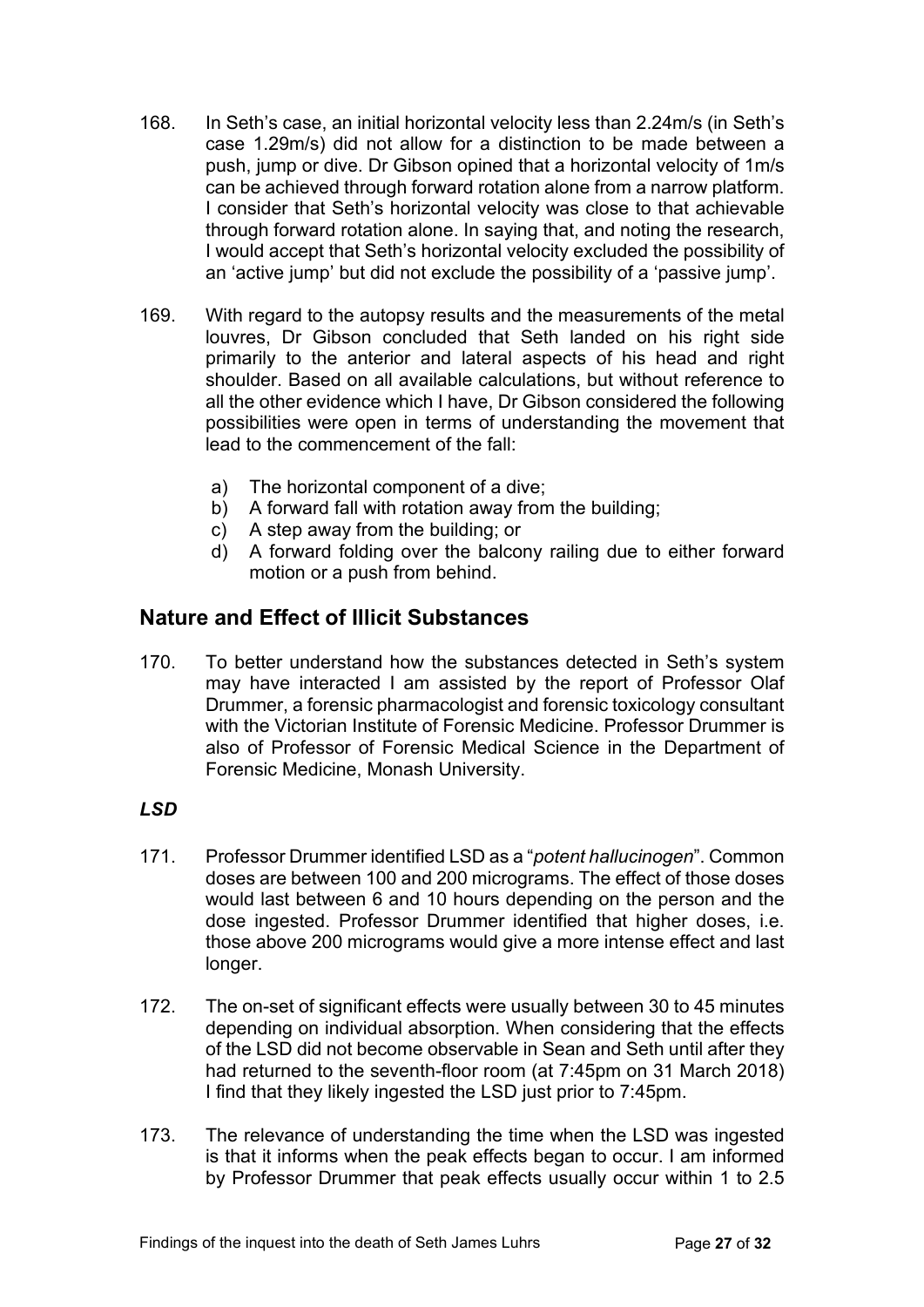hours with the consumption of food being known to reduce absorption. If I apply the peak effects time frame in this case, assuming ingestion at about 7:45p.pm that would suggest the peak effects began to manifest themselves between 8:45pm and 10:15pm.

- 174. When considering Sean's behaviour in the hotel lobby from 10:40pm and the preceding time-frame it seems more likely that he was just passing the 'peak effect' stage. However, Professor Drummer also indicated that any consumption of alcohol would exacerbate the effects of other drugs.
- 175. Another aspect of LSD is that users do not appear to develop tolerance to the drug, therefore, whilst Seth was known to have consumed LSD in the past this would not have inured him to effects of the LSD he had ingested on this occasion.
- 176. Whilst the post-mortem toxicology results provided a calculation of the level of LSD present in Seth's system then, it was not possible to do a countback to determine the strength of the LSD dosage ingested by Seth. However Professor Drummer opined that if a time of about six hours had elapsed from the time Seth ingested the LSD and the fall then a significant amount would have been removed from his body at the time of the fall. Potentially half the dose would have been consumed. On that basis Professor Drummer opined that it was possible that the dose which had been ingested by Seth was "*more than a low to moderate dose of LSD*". He further commented that the blood concentrations of LSD detected in Seth were consistent with a dose being likely to cause "*a significant pharmacological effect*".
- 177. That opinion would tend to align with the anecdotal evidence that the LSD was "*very strong*".
- 178. The physiological effects associated with the ingestion of LSD include:
	- Increased heart rate:
	- Increased blood pressure;
	- Adverse impacts on psychomotor functions such as coordination, reaction times; and
	- Small increases in body temperature.
- 179. The cognitive and psychological effects associated with the ingestion of LSD include:
	- Altered thinking and reasoning processes;
	- Euphoria;
	- Changes in auditory and visual senses (hallucinations);
	- Perceptual changes including illusions, pseudo-hallucinations and altered time.
	- 180. With regard to the particular circumstances of this case Professor Drummer commented;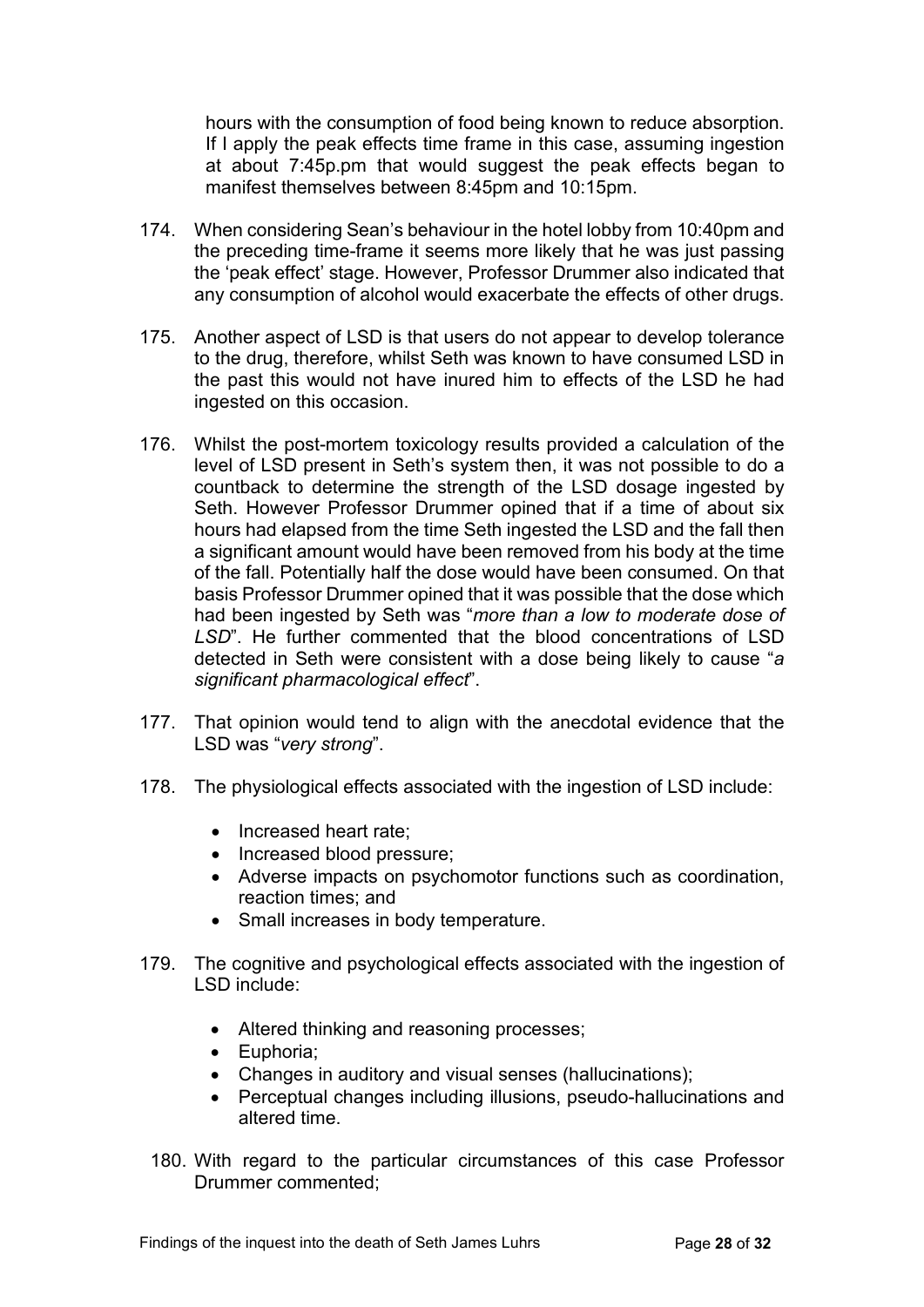"*Affected persons will not be aware of where they are and falls from height are unfortunately not uncommon in someone experiencing a hallucinating state*"

#### <span id="page-28-0"></span>*MDMA*

- 181. Professor Drummer identified common doses of MDMA were between 50 to 100mg. The acute effects of MDMA may last for several hours as its elimination half-life is about 7 hours.
- 182. The physiological effects associated with the ingestion of MDMA include:
	- An increased sense of "*well-being*";
	- Muscle spasms, including teeth grinding;
	- Increased heart rate:
	- Increased blood pressure;
	- Muscle tremor: and
	- Heightened sensation of colours and smells.
	- 183. The cognitive and psychological effects typically include:
		- Euphoria;
		- Increased talkativeness;
		- Increased empathy; and
		- Nervousness.
	- 184. Professor Drummer opined that quantity of post-mortem MDMA detected in Seth's system was "*small*" suggesting that the MDMA was ingested "*some time earlier*". Professor Drummer did not have an opinion as to what that timeframe may be, however noting that other members of the group were using MDMA that night (therefore it was available to Seth), I am left with the possibility that Seth may also have acquired and ingested some MDMA at some stage during the afternoon / early evening of 31 March 2018, prior to ingesting the LSD.
	- 185. When considering that MDMA was also detected in Sean's system I find it likely that he and Seth ingested within a similar timeframe.

#### <span id="page-28-1"></span>*Methylamphetamine*

- 186. Methylamphetamine is a potent amphetamine. When active, it raises blood pressure and heart rate and stimulates the central nervous system. It can sometime be present in Ecstasy as a contaminant.
- 187. The ingestion of Methylamphetamine is inconsistent with Seth's known drug-taking history. The amount that was detected in his system was not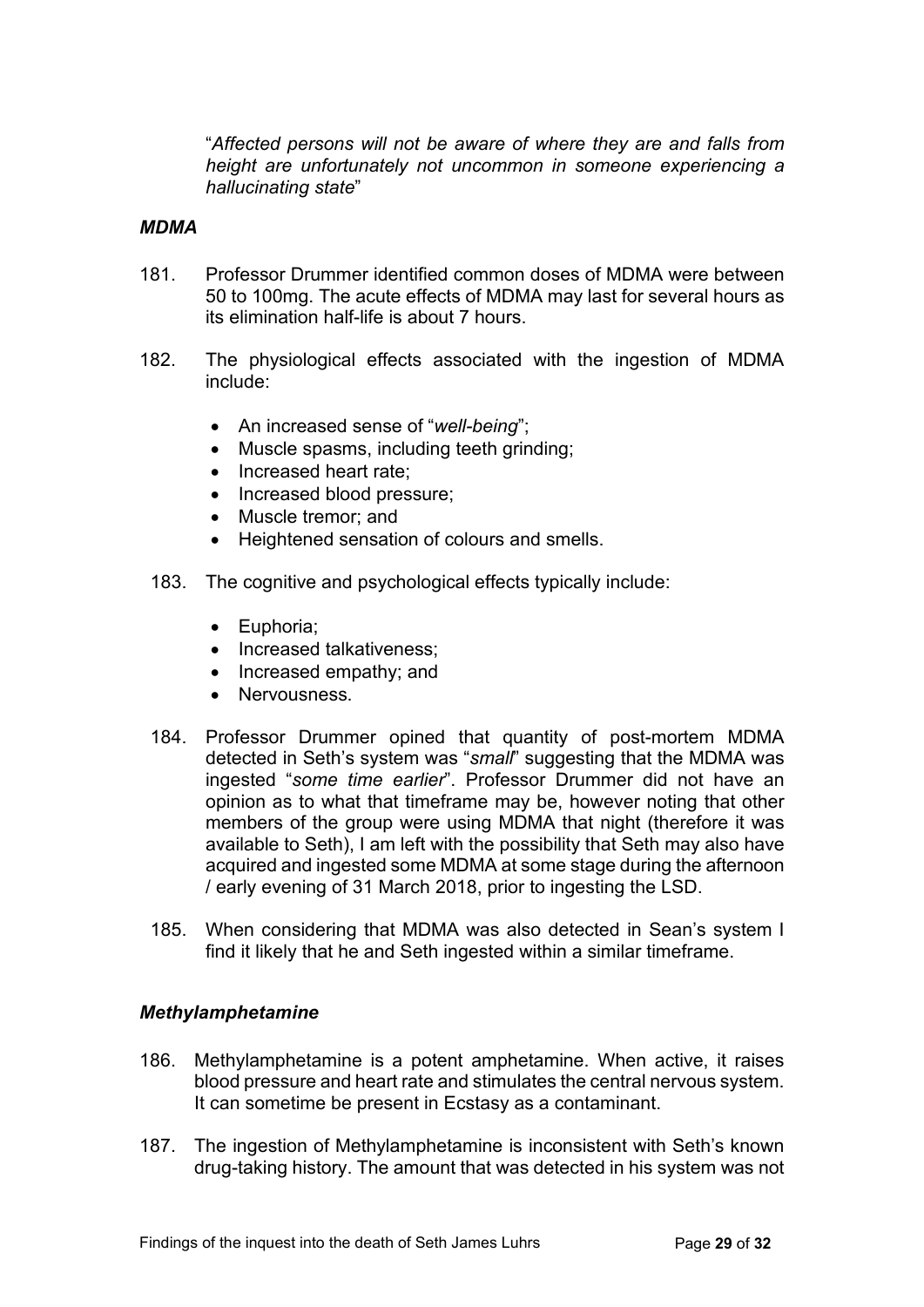quantified and I am conscious that it was detected in the urine sample only not in the femoral blood. I would on that basis find it more likely that the presence of methylamphetamine in Seth's system could be accounted for on the basis of it being a contaminant in the MDMA he ingested.

#### <span id="page-29-0"></span>*Interaction between Substances*

- 188. Seth had consumed alcohol during the course of the night however no alcohol was detected in the post-mortem sample.
- 189. Professor Drummer commented that drugs that affect serotonin levels in the brain (such as MDMA) are likely to interact adversely with LSD. However, noting the smaller amount of MDMA detected in Seth's system, relative to the LSD, Professor Drummer considered that the effects at the time of Seth's fall were likely to be "*low*" compared to the likely effects of the LSD.
- 190. Professor Drummer did not comment on what effects the Methylamphetamine in Seth's system may have had individually or in conjunction the other substances. I accept that in the absence of a quantified amount it was not open to Professor Drummer to draw any conclusions. However, I find its mere presence alone must account for some degree of impairment.

#### <span id="page-29-1"></span>**Conclusions**

- 191. In preparing these findings I am required to apply the civil standard of proof and the *Briggenshaw* 'sliding scale'. The gravity of a finding that a death was caused by the actions of a person would mean that a standard approaching the criminal standard of proof should be applied, even though it is beyond the jurisdiction of this Court to commence any criminal charge or impose any criminal sanction. The seriousness of such a finding, when applying the sliding scale, requires that I be satisfied to a greater degree before such a finding can be safely made.
- 192. I find that Seth was suffering the effects of hallucinogenic and psychoactive drugs when he walked onto the balcony of room 709 at the Rydges Esplanade Resort just prior to 1.30am on 1 April 2018.
- 193. He was in a euphoric state and was heard by his room mate Sean Clift to yell out "this *is our year, it's going to be a good year*". Thereafter silence, followed by a thud. Seth died as a result of fatal injuries suffered in the fall.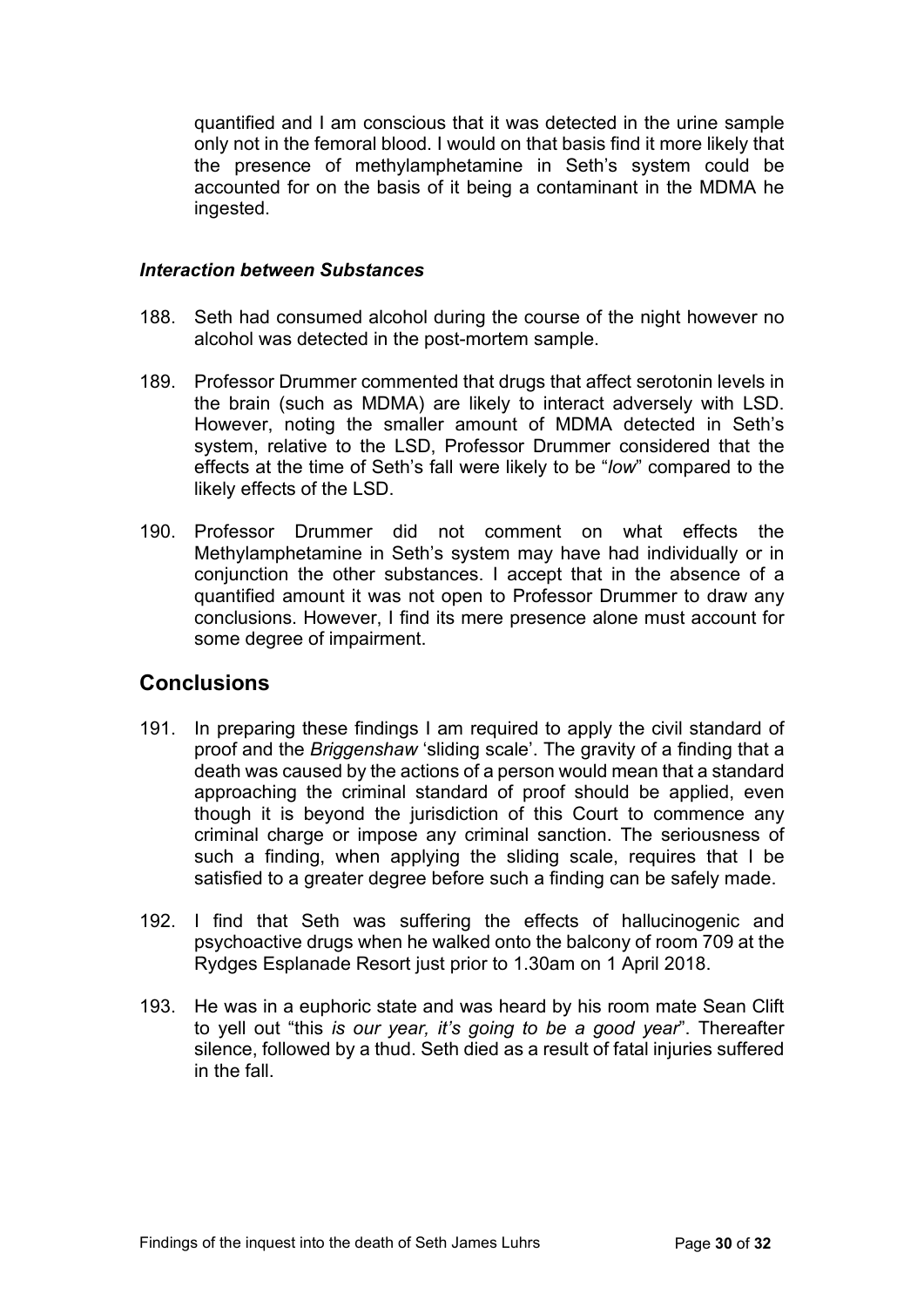# <span id="page-30-0"></span>**Findings required by s. 45**

194. Having the benefit of all the evidence, my findings are as follows:

| Identity of the deceased - | The deceased is Seth James Luhrs;                                                                                                                                                                                                                                                                                                                                                                                                                                                                                                                                                                                                                                                                                                                                                                                                                           |
|----------------------------|-------------------------------------------------------------------------------------------------------------------------------------------------------------------------------------------------------------------------------------------------------------------------------------------------------------------------------------------------------------------------------------------------------------------------------------------------------------------------------------------------------------------------------------------------------------------------------------------------------------------------------------------------------------------------------------------------------------------------------------------------------------------------------------------------------------------------------------------------------------|
| Cause of death -           | Seth died from multiple injuries following a<br>fall from height against a background of<br>multiple drug<br>(methylenedioxymethylamphetamine,<br>lysergic acid diethylamide) intoxication;                                                                                                                                                                                                                                                                                                                                                                                                                                                                                                                                                                                                                                                                 |
| Date of death -            | Seth died on Sunday, 1 April 2018.                                                                                                                                                                                                                                                                                                                                                                                                                                                                                                                                                                                                                                                                                                                                                                                                                          |
| Place of death -           | Seth died in Cairns, in the state of<br>Queensland;                                                                                                                                                                                                                                                                                                                                                                                                                                                                                                                                                                                                                                                                                                                                                                                                         |
| How he died -              | On the evening of 31 March 2018 Seth<br>consumed a quantity of lysergic acid<br>diethylamide (LSD); the dose he ingested<br>was more than a low to moderate dose and<br>resulted in a significant pharmacological<br>effect. Prior to ingesting the LSD he had also<br>ingested a quantity of 3,4-<br>Methylenedioxymethylamphetamine<br>(MDMA). The MDMA would have had an<br>effect on Seth's serotonin levels resulting in<br>an adverse interaction with the LSD. Just<br>prior to 1.30am on 1 April 2018 he fell from<br>the balcony of a seventh-floor hotel room<br>located on the Esplanade at Cairns. At the<br>time Seth was experiencing the combined<br>effects of LSD and MDMA which likely<br>altered his thinking and reasoning process.<br>He was suffering the gross intoxicating<br>effects of a hallucinogen and a psychoactive<br>drug. |
|                            | Whilst the exact mechanism of the fall is not<br>known it most probably occurred as a result<br>of any of the following:                                                                                                                                                                                                                                                                                                                                                                                                                                                                                                                                                                                                                                                                                                                                    |
|                            | a. The horizontal component of a dive;<br>b. A forward fall with rotation away from the<br>building;<br>c. A step away from the building; or an<br>d. Unassisted / unaided forward folding over<br>the balcony.                                                                                                                                                                                                                                                                                                                                                                                                                                                                                                                                                                                                                                             |